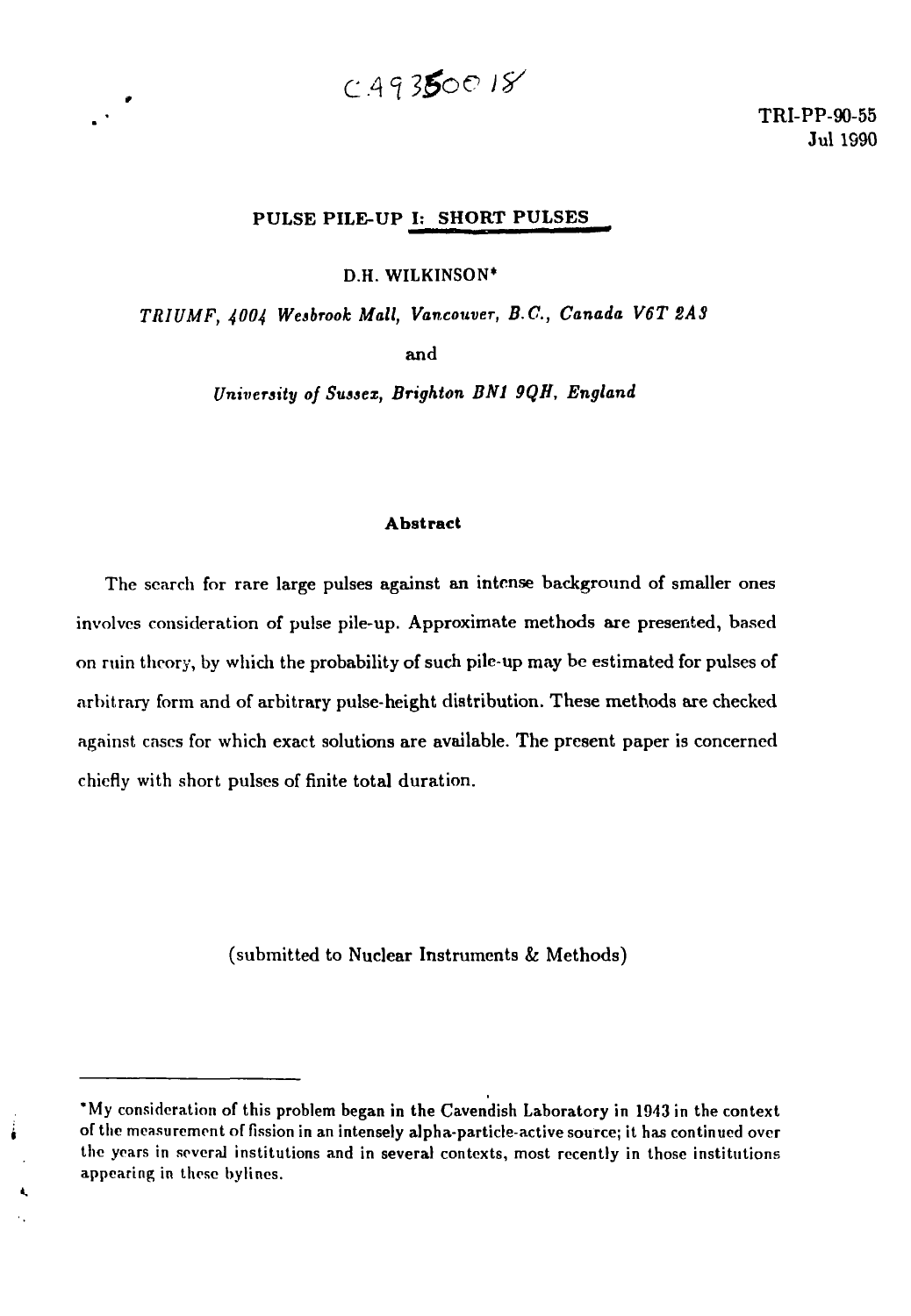## 1. Introduction

In particle and nuclear physics one often searches for rare large pulses, perhaps of known amplitude, perhaps not, in the presence of an intense background of smaller pulses, perhaps all of equal amplitude, perhaps not. Since the pulses must be of finite duration in time there is a possibility that, at any moment, the small pulses may pile up on top of each other to the extent that they mimic the magnitude of the rare  $\mathbb{R}^3$ large pulse that is being sought. This is the pulse pile-up problem; it is important to be able to estimate, in designing an experiment, the likelihood of such pile-up or, *ex post facto,* the likelihood that such pile-up in fact occurred.

Although it is obvious that pile-up is minimized by making the pulses of as short a duration as possible, the nature of the detecting equipment, which is the source of the pulses, imposes its own limitations on this shortening process particularly if good amplitude resolution is required: one is often forced into a trade-off between pile-up and resolution.

The impact of pile-up can also, most importantly, often be mitigated by various forms of pile-up rejection circuitry or procedures involving authentication of the pulse profile by sampling devices such as flash ADCs, which, for example, permit one to compare the mnximum peak height of a pulse with the integrated area beneath it or to compare the areas between successive fractions of the maximum peak height or to check for improper changes of slope on the leading or trailing edges of the pulse, either in hardware via dedicated microprocessors or by flexible software interroga-<sup>3</sup> at the interval dedicated microprocessors or by flexible software interroga-<sup>3</sup> tion or by visual inspection. However, such stratagems can only diminish the impact of whatever primitive pile-up has, in fact, taken place by, to some greater or lesser degree, recognizing it as such; it remains important to be able accurately to estimate what the probability of that primitive pile-up might be in order to assess the possi-

l.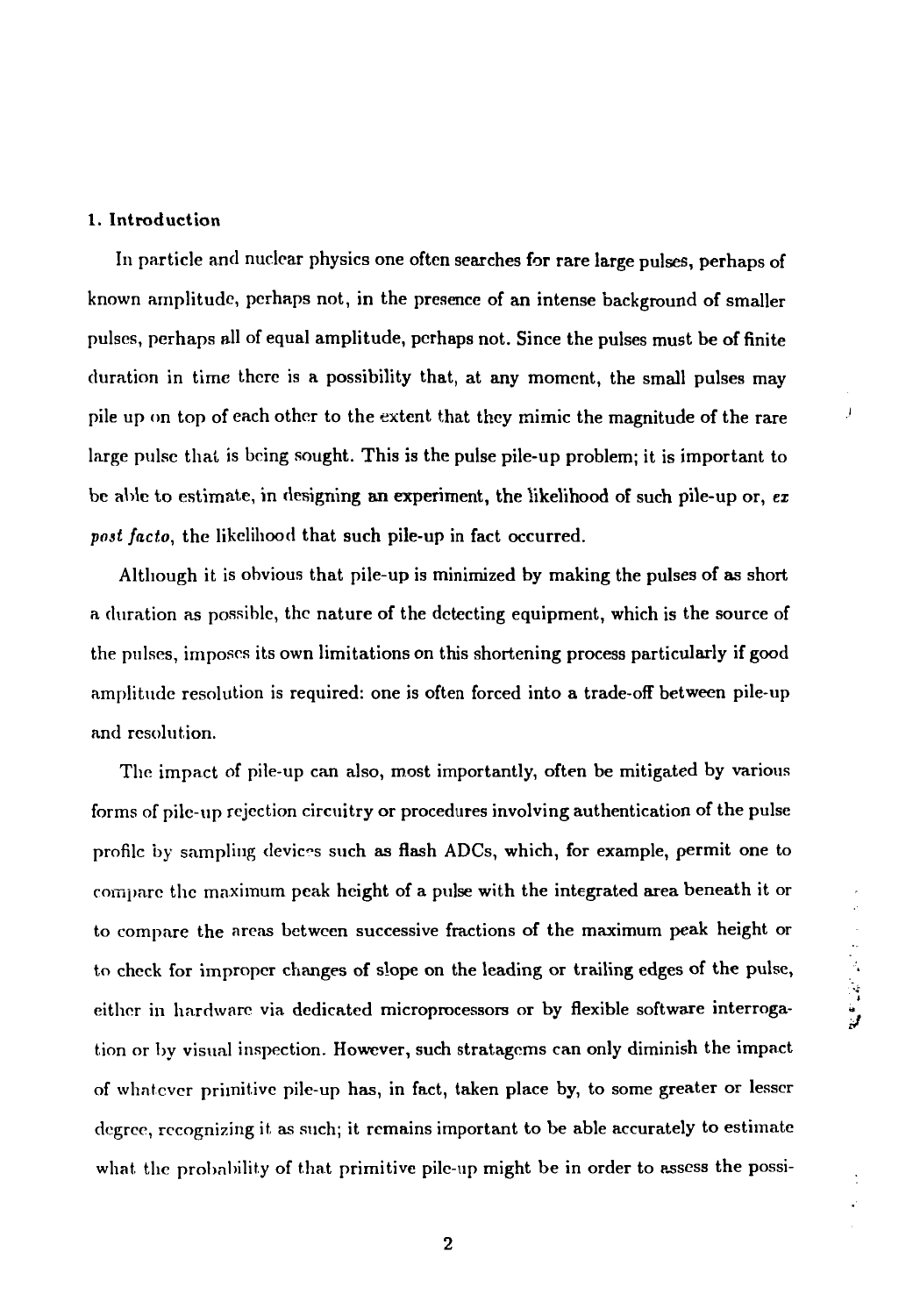bility of taking appropriate measures to combat it. In any case such stratagems are of increasingly limited scope the smaller the probability of a feared massive pile-up becomes since to achieve such massive pile-up many small pulses must happen to arrive within a brief interval commensurate with the pulse length so that the pile-up more and more closely resembles a genuine large pulse. The present paper, and its companion, restrict themselves to what has just been called primitive pile-up; the mitigating effects of pulse-form authentication will be considered separately.

It is therefore the object of this paper and of its companion to explore the following question in several contexts and to answer it in general terms: pulses of form *c(t)* and of (normalized) pulse-height distribution  $g(c_{\text{max}})$  arise in a random sequence in time at a steady average rate of X per unit time; what is the probability  $\Omega(D)$  that, at an arbitrary instant, their superposition is of amplitude *D* or greater?

Consideration will be here also restricted to unipolar pulses although pile-up is obviously reduced for bipolar pulses: this extension is reserved for later treatment.

No consideration will be given to specific details of electronic processing, neither in the preparation of the pulse form  $c(t)$  nor in the sequencing of effective time constants leading to base-line restoration. Note in passing that relative to  $X=0$  the base-line for rate X will be at  $B = X \int_{0}^{\infty} g(c_{\text{max}}) \, \bar{c}(c_{\text{max}}) \, dx_{\text{max}}$  with  $\bar{c}(c_{\text{max}}) = c_{\text{max}} \int_{0}^{\infty} c(t) \, dt$ , **Jo Jo** where here the form  $c(t)$  has  $c_{\text{max}} = 1$ . Because of base-line restoration one is, there-<br>fore, in practice, often concerned with pile-up to  $D = P + B$  to mimic a genuine pulse fore, in practice, often concerned with pile-up to *D* = *P+B* to mimic a genuine pulse of height *P.* Note also in passing that because *Q(D),* as will be exposed in detail, is a rapidly falling function of *D,* pile-up at a given *X* is sensitive to "base-line bounce" such as may be produced by fluctuations in  $X$  due to whatever cause if those fluctusuch as may be produced by fluctuations in *X* due to whatever cause if those fluctuations occur on a time scale commensurate with internal time constants associated with the definition of the base-line. It is not profitable to attempt to analyse base-line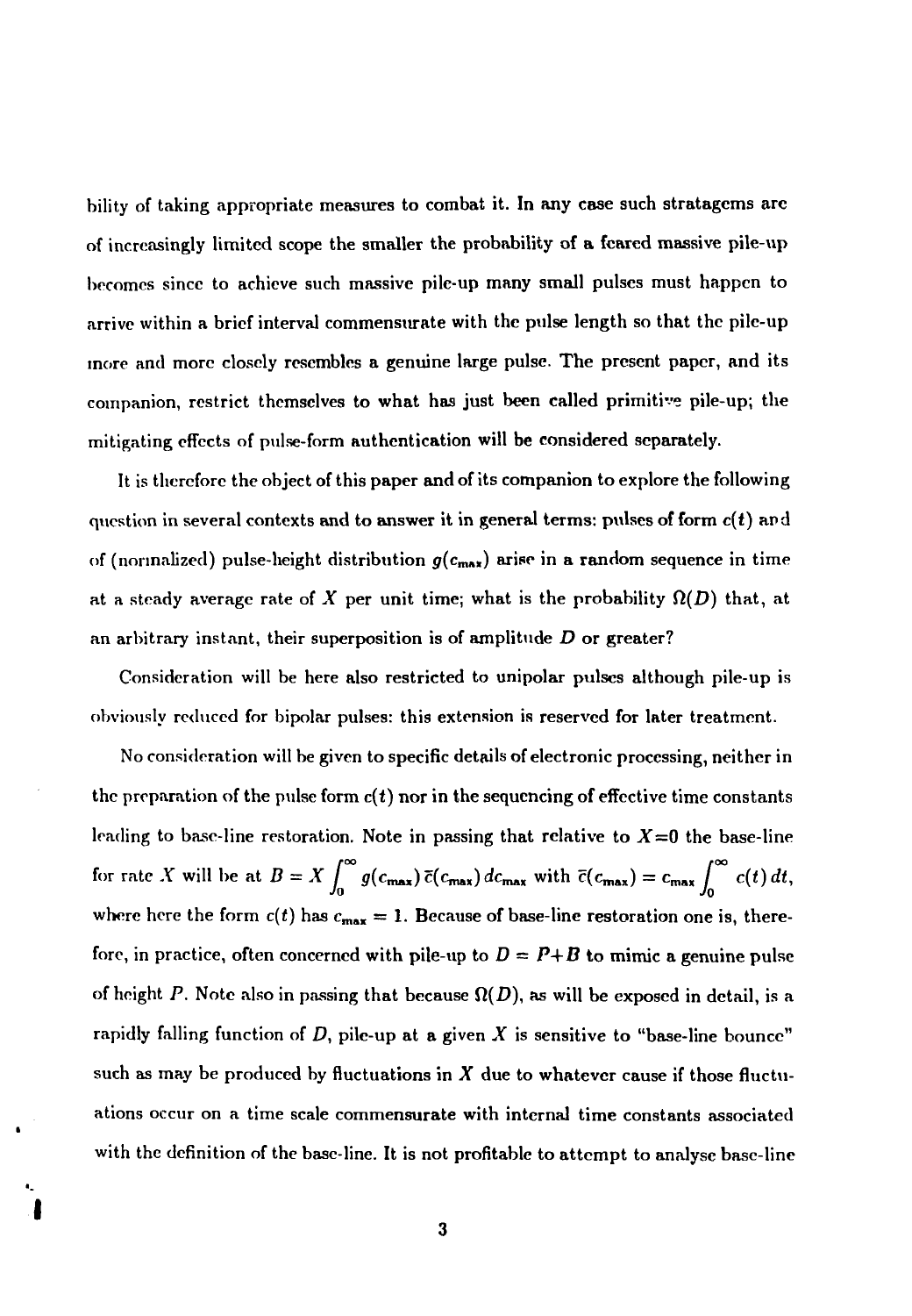bounce in any detail because it is so strongly dependent upon details of circuitry, but one must be sensitive to its importance in the context of pile-up and take appropriate measures to minimize its effects in relation to the type of fluctuations in *X* that may be likely to be encountered, and also by explicit measures in the event of such fluctuations, for example by imposing a dead time following recovery of *X* after a severe downward fluctuation in *X.*

Frequently, of course, *X* will be an explicit function of tim. by virtue of the nature of the ultimate source of the pulse-train, for example an accelerator whose beam has an intrinsic temporal modulation. In such a case the pile-up problem can be again well defined, but consideration is reserved at this time and we here concern ourselves only with the case of constant  $X$ ; temporal variation of  $X$  will be considered separately.

#### 2. Time scales

The present paper concerns its analyses only with short pulses *c(t)* which are defined as starting at time  $t=0$ , rising to a maximum value  $c_{\text{max}}$ , which is referred to as the pulse amplitude or pulse height, and declining to zero at, and after,  $t=1$ . The pulse length is therefore the unit of time for the measurement of the mean rate, *X* per unit time, of the arrival of the pulses in a Poisson sequence. The following paper (referred to as II) treats pulses that also start at  $t = 0$ , rise to a maximum value  $c_{\text{max}}$ according to some prescription and then decline to zero not at a definite time but with, ultimately, a tail exponential in time, *viz.* proportional to  $e^{-t}$ . In this case of tailed pulses the logarithmic decrement of the tail therefore defines the unit of time within which pulses arrive at the mean rate *X.*

 $\frac{1}{2}$ 

 $\ddot{\cdot}$  $\frac{1}{\sqrt{2}}$ 

#### 3. Illustrations

As a preliminary to a discussion of the calculation of pile-up it is instructive to illustrate three general points concerning the dependence of  $\Omega(D)$  upon  $D$ ; the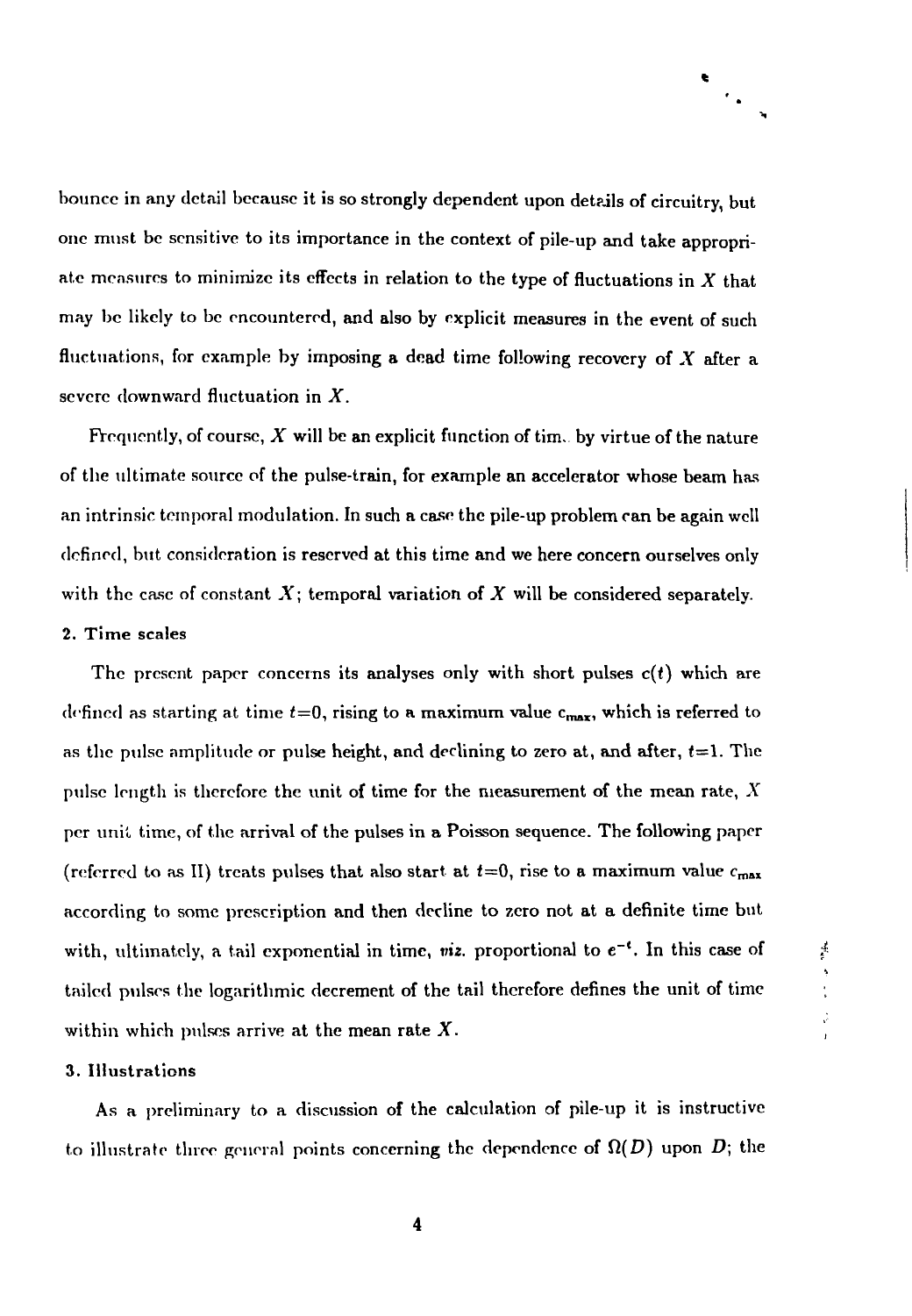methods lying behind the generation of the illustrations will be presented later:

- (i) pile-up is extremely sensitive to the rate *X;*
- (ii) pile-up is extremely sensitive to the pulse form  $c(t)$ ;
- (iii) pile-up is extremely sensitive to the form of the pulse-height distribution  $g(c_{\text{max}})$ , particularly its large- $c_{\text{max}}$  tail.

Fig. 1 illustrates points (i) and (ii) by a comparison of  $\Omega(D)$  for a variety of forms for short pulses, all of equal height with  $c_{\text{max}} = 1$ , that spans the range likely to be encountered in practice: from square waves, for which pile-up will obviously be greatest, to sawteeth which rise linearly to their maxima and then fall linearly to zero ( $\Omega(D)$ ) is independent of the time between  $t=0$  and  $t=1$  at which the maximum is reached) and for which pile-up will obviously be least, through sugarloaves, *viz.*  $c(t) = 4t(1-t).$ 

Fig. 2 illustrates points (i) and (iii) for the case of sawteeth: (a) all of equal amplitude  $c_{\text{max}} = 1$ ; (b) having an exponential distribution of pulse amplitudes of the same mean height as in (a), *viz.*  $g(c_{\text{max}}) = e^{-c_{\text{max}}}$ .

Fig. 3 repeats the points of fig. 2 but for pulses that rise instantaneously to their maximum height and then decay exponentially to zero,  $viz. c(t) = e^{-t}$  for case (a) and with  $g(c_{\text{max}}) = e^{-c_{\text{max}}}$  for case (b). (Call these pure exponential pulses.)

Fig. 4 illustrates points (i) and (iii) with reference to the extreme sensitivity of  $\Omega(D)$  to the tail of  $g(c_{\text{max}})$ .  $\Omega(D)$  is shown for square waves with  $g(c_{\text{max}}) = e^{-c_{\text{max}}}$ but with that distribution cut off at  $c_{\text{max}} = k$ . [Note that  $e^{-5} = 0.0067...$  so that cutting off less than 1% of the pulse-height spectrum at its upper end reduces pile-tip by more than an order of magnitude for the larger values of *D* considered.]

Figs. 2 and 3 have illustrated the great sensitivity of  $\Omega(D)$  to the transition from a delta-function to an exponential form for *g(cmax)* while keeping the mean pulsc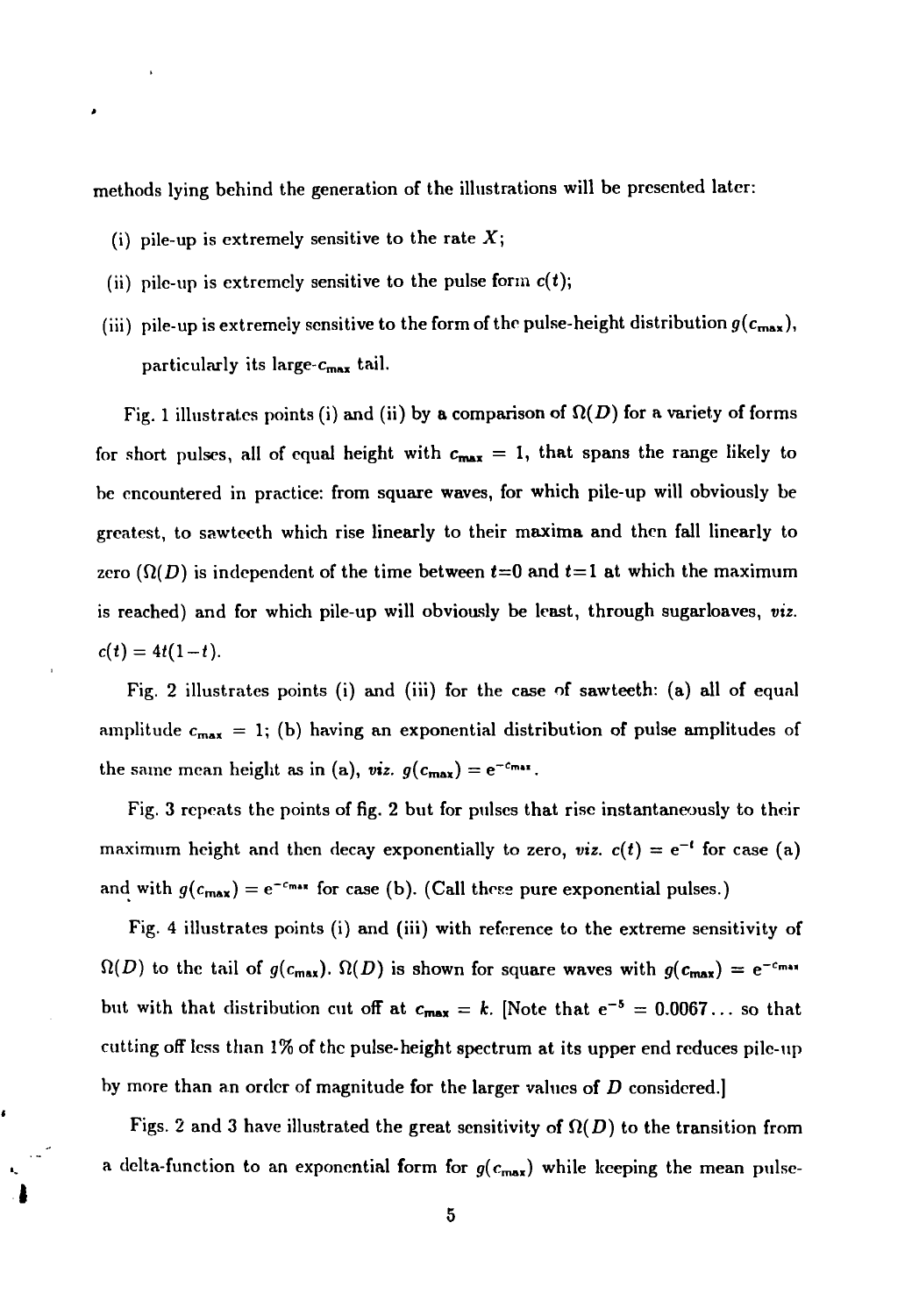height constant, while fig. 4 has emphasized the great weight of the higher values of  $c_{\text{max}}$  in producing this effect. It is to be anticipated that tailed distributions  $g(c_{\text{max}})$ that fall off to high-cmax more rapidly than exponentially will show correspondingly less striking sensitivity to the presence of the tail. This is illustrated for the gamma distribution  $g(c_{\text{max}}) \sim c_{\text{max}}^{\nu-1} e^{-(\nu-1)c_{\text{max}}}$  of square-wave pulse heights which peaks at  $c_{\text{max}} = 1$  and is shown in fig. 5 for three values of  $\nu$ , for purposes of illustration reduced to a common peak value for  $g$ (cmax). It is seen in fig. 6 that although the tails of fig. 5 have substantial effect upon  $\Omega(D)$  as compared with the delta-function distribution, this effect is nowhere near as dramatic as that seen in figs. 2 and 3 for passing from delta-function to exponential distributions for  $g(c_{\text{max}})$ ; this is despite the fact that for the gamma distribution, normalized to peak at  $c_{\text{max}} = 1$ , the mean pulse height increases as the distribution broadens (as  $\nu/(\nu-1)$ ) whereas in figs. 2 and 3 we have maintained the mean pulse-height constant in moving from the deltafunction to the exponential  $g(c_{\text{max}})$ . We may illustrate this point about the different forms of the tails of the gamma and exponential distributions by remarking that exponentials fitted approximately to the high- $c_{\text{max}}$  side of the gamma distributions of fig. 5 in fact fall much more slowly than the gamma distributions at higher values of  $c_{\text{max}}$ : for example an exponential that fits the  $\nu$ =100 distribution at  $c_{\text{max}} = 1.1$  and 1.2 is approximately 40 times higher than the gamma distribution at  $c_{\text{max}} = 1.5$ .

We may, conversely, note that a Gaussian form for  $g(c_{\text{max}})$  falls more rapidly than the gamma distribution to which it may be fitted in the region of its peak and that its associated  $\Omega(D)$  is correspondingly closer to that for a delta-function for  $g(c_{\text{max}})$ than is the case for the gamma distribution that it superficially resembles.

(4)<br>「1」 「1」

 $\frac{1}{\sqrt{2}}$ 

An object of these illustrations has been to emphasize the great importance for the pile-up problem of the form of the high-cmax tail of the pulse-height distribution and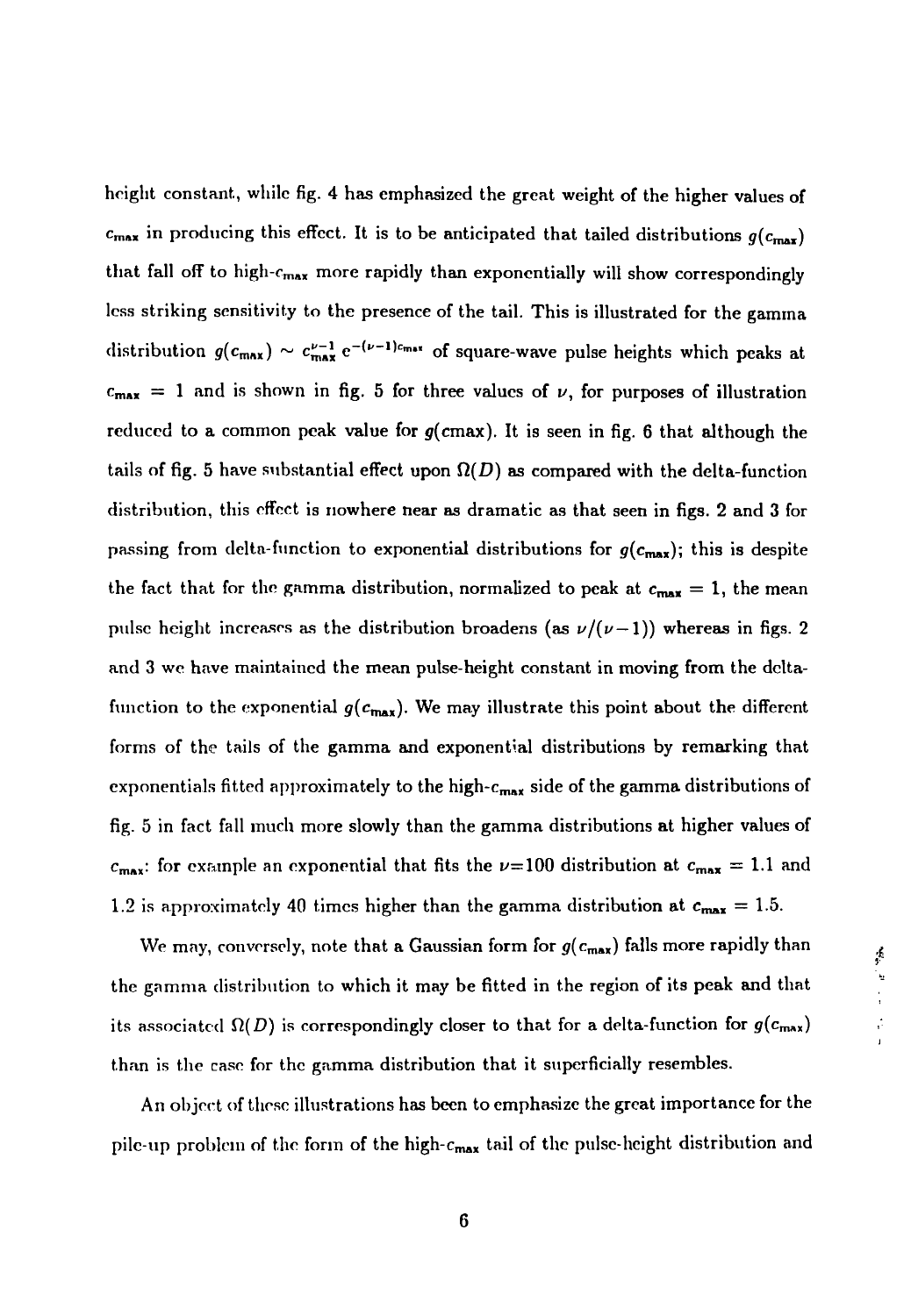the concomitant necessity of having reliable knowledge of that tail even in regions where  $g(c_{\text{max}})$  may be very small (cf. fig. 4) and where such information may be difficult to obtain. Conversely, if adequate information as to the actual  $g(c_{\text{max}})$  cannot be obtained in regions of  $c_{\text{max}}$  where it may possibly be important (which can be quantified using the methods to be presented), then plausible extreme assumptions must be made as to the behaviour of  $g(c_{\text{max}})$  in those regions in order to bracket the range within which  $\Omega(D)$  may fall.

Similar strictures apply to the need to secure adequate quantitative knowledge of the pulse form *c(t),* again on account of the extreme sensitivity of pile-up to that form as seen in fig. 1; this should be readily achievable.

The methods to be presented permit the handling of arbitrary pulse forms *c(t)* and arbitrary pulse-height distributions  $g(c_{\text{max}})$  with adequate accuracy for practical purposes.

## 4. Inadequacy of Gaussian **approximations**

As in most cases relating to random superposition the solution to pile-up problems in the immediate neighbourhood of the most-likely pile-up takes the form of a Gaussian the character of which is easily derived by standard methods. It must, however, be strongly emphasized that such solutions are completely useless for the case that concerns us here, namely  $\Omega(D) << 1$ . This is illustrated in fig. 7 for the pile-up of square-waves all of the same height, unity, for which the exact solution is:

$$
\Omega(D) = \sum_{N=D}^{\infty} \frac{X^N}{N!} e^{-X}
$$
 (1)

and the Gaussian approximation is<sup>\*</sup>:

<sup>&</sup>quot;Mathematical notations follow those of ref. [1] where instructions as to numerical evaluation are found.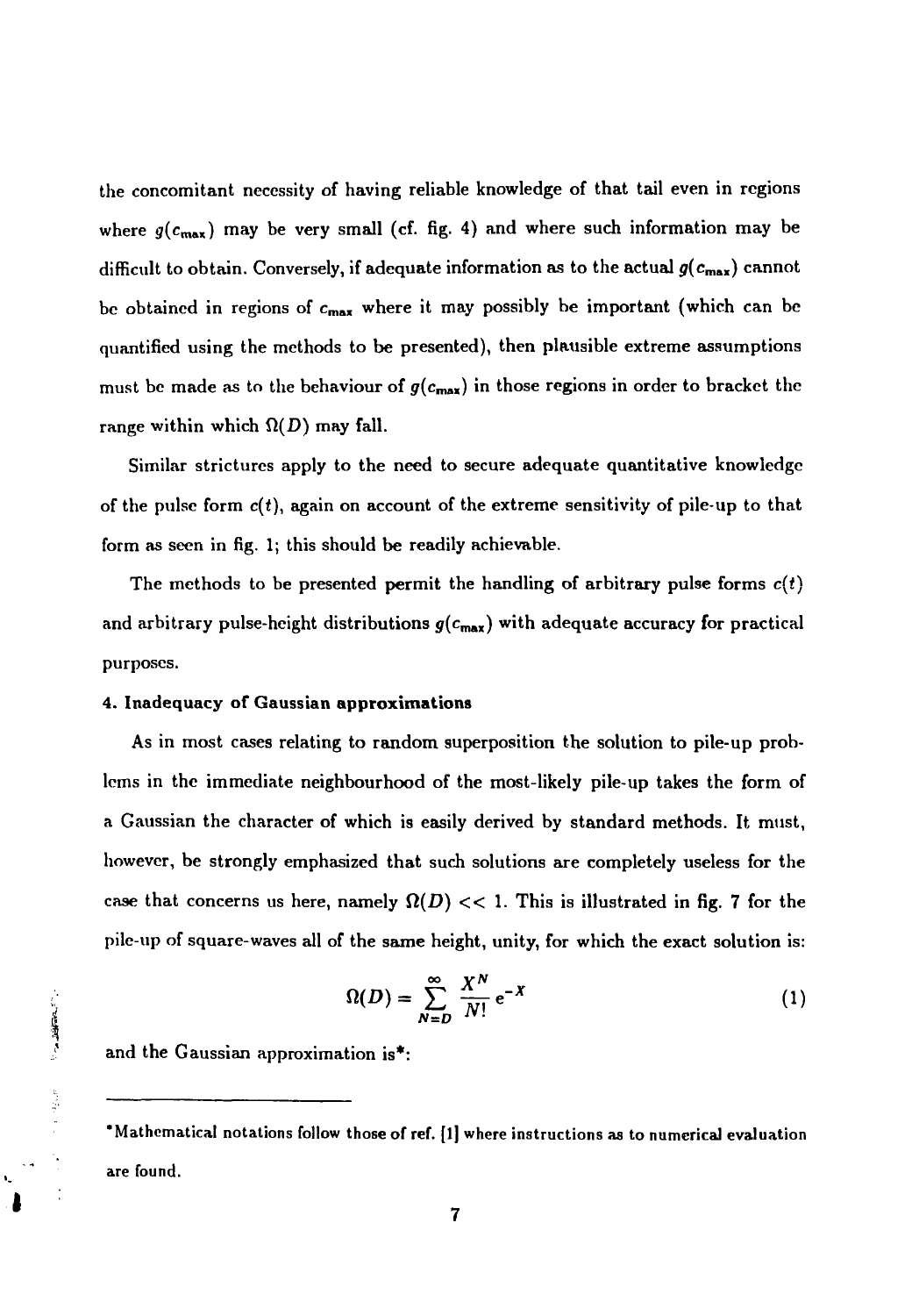$$
\Omega(D) = \frac{1}{2} \operatorname{erfc} \left[ (D - X) / \sqrt{2X} \right] \ . \tag{2}
$$

 $\overline{\mathbf{C}}$ 

A further illustration is for the pile-up of pulses of equal height, unity, and of pure exponential form  $c(t) = e^{-t}$  shown in fig. 8. Here the exact  $\Omega(D)$  is given in II: the Gaussian approximation is:

$$
\Omega(D) = \frac{1}{2} \operatorname{erfc} \left[ (D - X) / \sqrt{X} \right] \tag{3}
$$

to which, for  $h < X^{1/6}$ , may be added the correction term:

$$
\Delta \Omega(D) = \frac{2}{9\sqrt{\pi X}} \left( h^2 + 4 \right) e^{-h^2} \tag{4}
$$

where  $h = (D-X)/\sqrt{X}$ .

Fig. 8 also illustrates the general point that analytical corrections to Gaussian solutions are themselves valid only for values of  $\Omega(D)$  that are uninterestingly large in the context of practical pile-up.

#### 5. Ruin theory

For a few particularly simple pulse forms *c(t)* and simple pulse-height distributions  $g(c_{\text{max}})$  exact solutions, analytical or numerical, are available for  $\Omega(D)$ ; some of these will be given here and in II. However, these exact solutions are of limited utility in practice, and it is essential to have available a more general method for deriving  $\Omega(D)$ . This is ruin theory.

Ruin theory [2] arose in the context of the need of insurance companies to know the chance of their becoming bankrupt owing to the incidence of an unusually large number of claims of unusually large magnitude. If claims arise, with a Poisson distribution in time, at the average rate *X* per the interval in question and if the claims of magnitude c have a probability distribution  $f(c)$  such that:

$$
\int_0^\infty f(c)dc = 1 \tag{5}
$$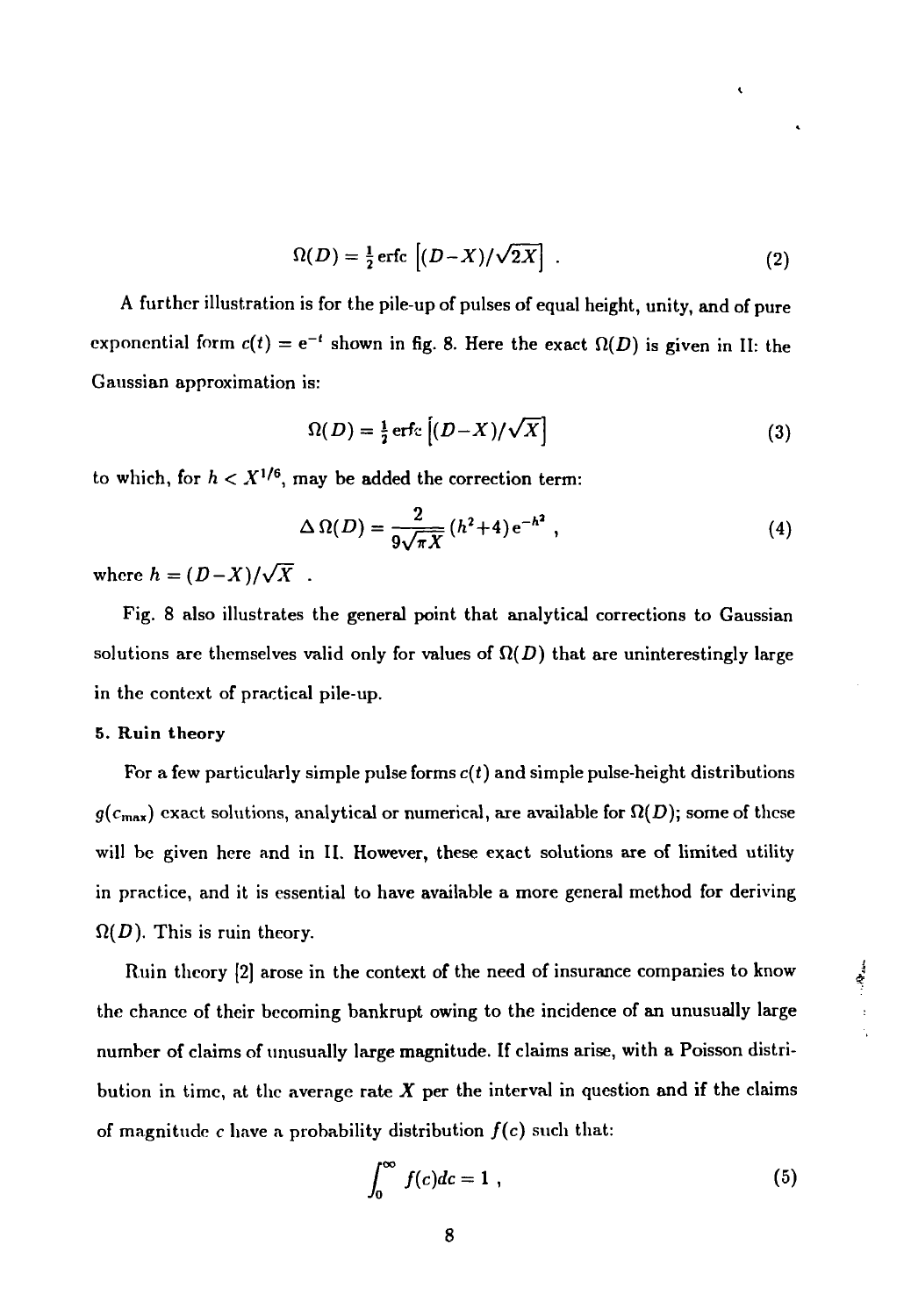then the probability  $\Omega(D)$  that the total claims during the interval in question will exceed *D,* measured in their own units, is [2]:

$$
\Omega(D) = \frac{\{\exp[X\phi(r)] - 1\} \exp(-X - rD)}{r[2\pi X \phi''(r)]^{1/2}} \,, \tag{6}
$$

where:

 $\frac{1}{2}$ 

$$
\phi(r) = \int_0^\infty e^{rc} f(c) \, dc \tag{7}
$$

and where  $r$ , for insertion into  $(6)$ , is determined by:

$$
\phi'(r) = \frac{D}{X} \ . \tag{8}
$$

Ruin theory is tailored to the case  $\Omega(D)$  << 1 and becomes more accurate the larger *X* and *D;* it involves delicate consideration of the behaviour of the tails of Laplace transforms.

Application of ruin theory to the problem of pulse pile-up is immediate in the case of short pulses of duration unity: at the arbitrary instant of time only pulses arising in the previous unit time interval have effect, and since they arrive randomly the probability function that prescribes their superposition, if they are all identical in height as well as in form, is given by:

$$
f(c) \sim \left| \frac{dc(t)}{dt} \right|^{-1} \tag{9}
$$

so that if  $\frac{dc(t)}{dt}$  is an analytical function of c we may proceed to derive  $\phi(r)$  by (7) and hence  $\Omega(D)$  by (6) following generation of r via (8) either analytically or numerically as appropriate. [It should be remarked that if  $\frac{dc(t)}{dt}$  is not an analytical function of *c*, it is not usually profitable to attempt to generate  $f(c)$  numerically from  $c(t)$ : one should rather synthesize  $c(t)$  from analytically tractable segments in the manner to be presented later. If the pulses are all identical in form but not in height and have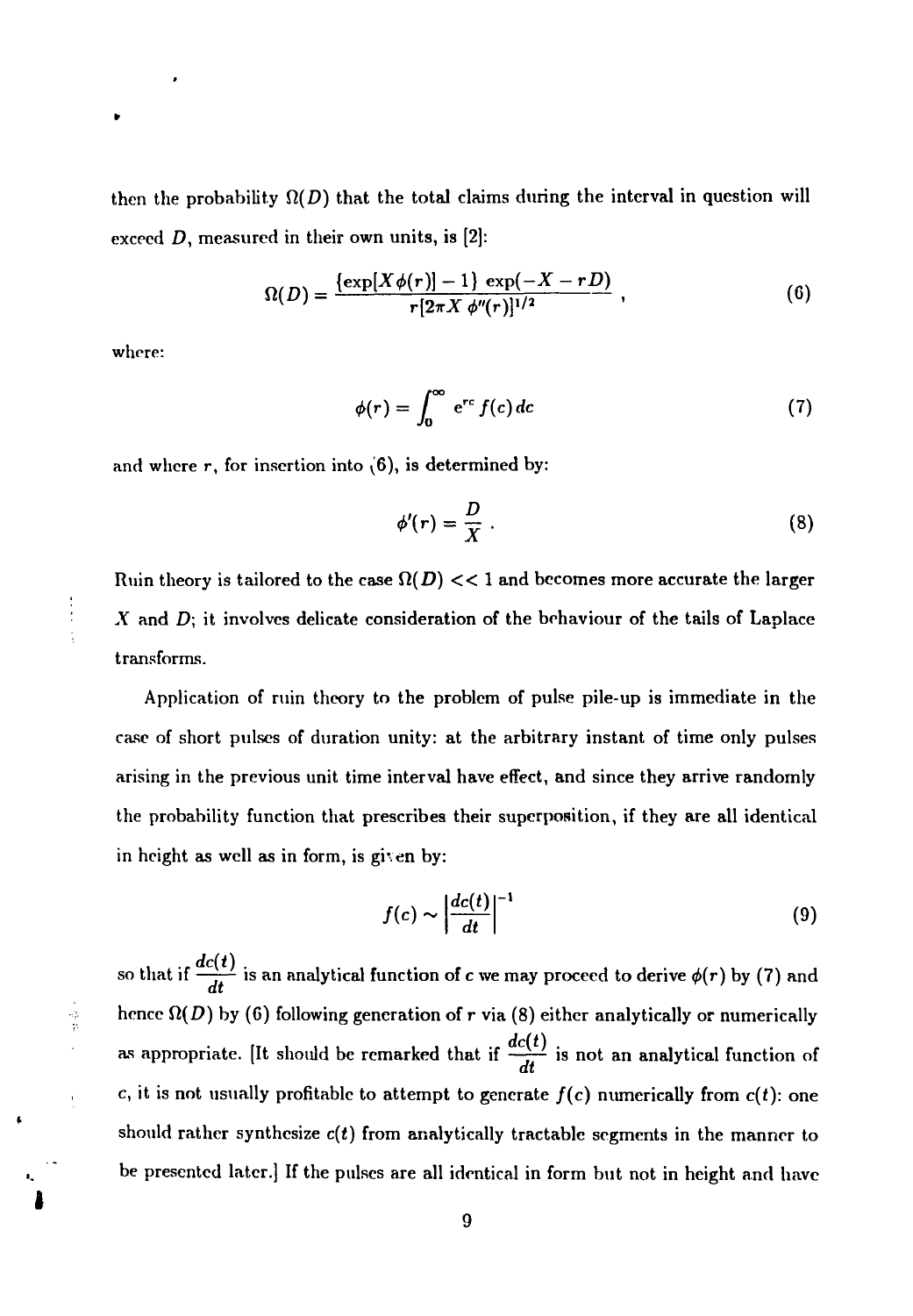a pulse-height distribution  $g(c_{\text{max}})$ , then that distribution must be integrated over appropriately in the generation of the  $f(c)$ . [It should also be stressed that if this integration over  $g(c_{\text{max}})$  folded in with the form  $c(t)$  cannot be carried out analytically then alternative numerical approaches to the generation of the  $f(c)$  should not be attempted owing to the extreme sensitivity of  $\Omega(D)$  to the high-c<sub>max</sub> tail of  $g(c_{\text{max}})$ as has been emphasized in the illustrations presented in sect. 3: it is essential that realistic and analytically tractable forms for the tail of  $g(c_{\text{max}})$  be adopted and if they cannot be analytically combined with the associated *c(t)* to generate an analytical  $f(c)$ , then the methods to be presented later involving the intermediate use of a surrogate square-wave *c(t)* should be followed.]

If the pulses  $c(t)$  are not short but are exponentially tailed then  $f(c)$  cannot be generated in the simple way described above since, in the tail,  $f(c) \sim \frac{1}{c}$  and the normalization (5) diverges. If, however, we convert the infinitely tailed, exponentially decaying pulses effectively into short ones by cutting off the exponential tail at some long time *T* (in units of the time constant of the exponential decay) corresponding to the pulses' having fallen to some small fraction *t* of their maximum value, so that the *X*-value, *X*,, a function of  $\epsilon$ , for the effective short pulse is given by  $X_{\epsilon} = TX$ , then we find that  $\epsilon$  cancels in the numerator of (6) as  $\epsilon \to 0$  and that  $\Omega(D)$  becomes just a well-bohaved function of *X, D.* The acceptability of this procedure will be demonstrated in II.

The expression (6) is the lowest-order result of ruin theory [2] which has been  $\int_Y^L$ considerably elaborated and extended and provided with higher-order corrections [3]. These extensions tend to be tedious to apply in practice; it is unlikely that in the context of pulse pile-up their evaluation will be worth while since they amount typically to corrections to  $\Omega(D)$  of only some 20% or less.

É Ą, t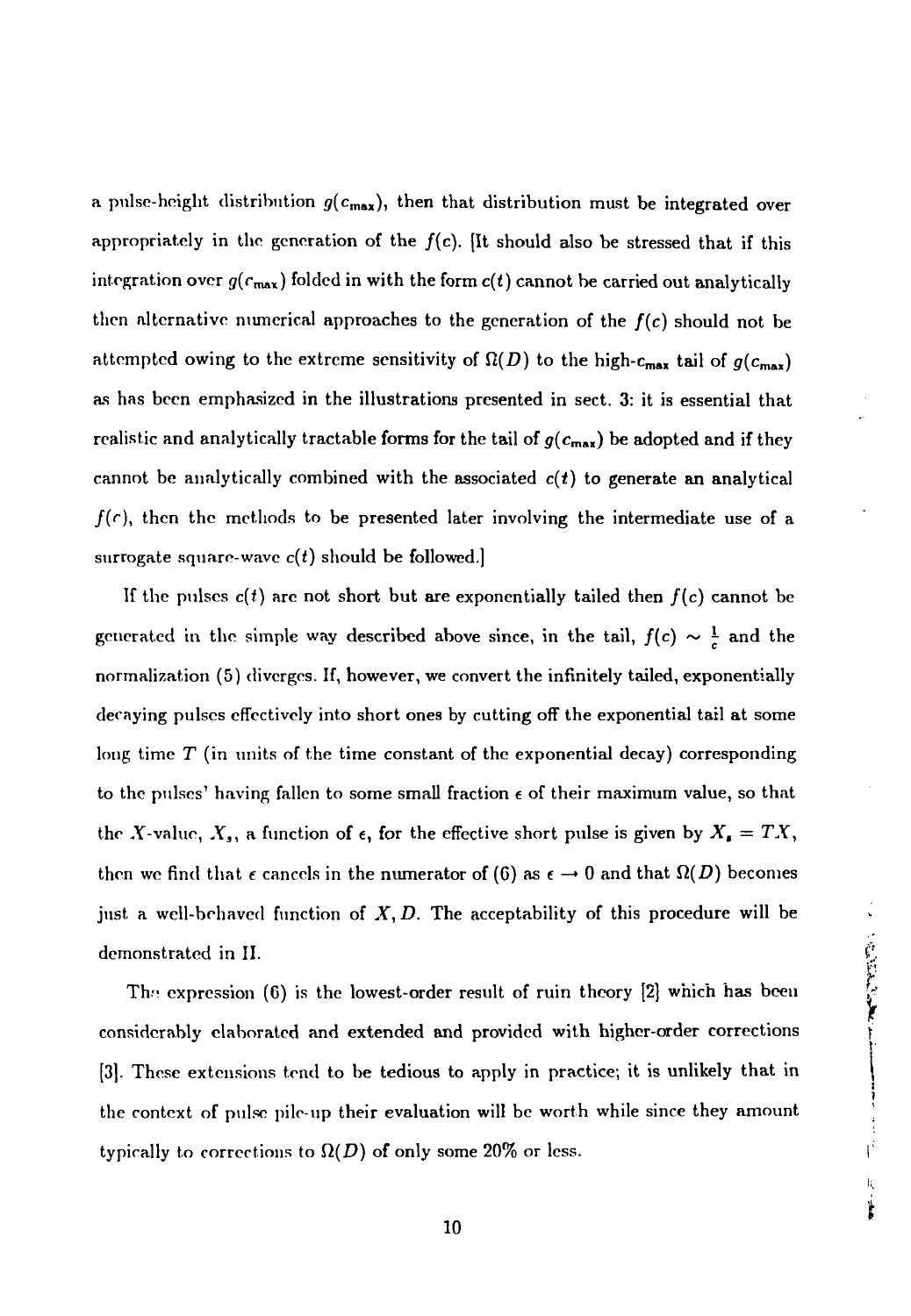As remarked above, ruin theory is tailored to just the circumstance of our present concern, namely small values of  $\Omega(D)$ ; but it is not expected to be applicable for *X* below certain values that depend upon  $f(c)$ , viz. upon the forms of  $c(t)$ ,  $g(c_{\text{max}})$ in our context. We now explore the reliability of ruin theory by comparing its previsions as to  $\Omega(D)$  with the exact solutions that are available for a range of cases for both  $c(t)$  and  $g(c_{\text{max}})$ . This range of exact solutions covers short pulses from the broadest (square-waves) to the sharpest (sawteeth) and also exponential pulses and pulse-height distributions from the sharpest (delta-function) to the broadest (exponential); acceptable agreement between ruin theory and the exact solutions would give considerable confidence in the applicability of ruin theory for all practical  $c(t)$ ,  $g(c<sub>max</sub>)$ ; the comparison should also illuminate the lower values of X to which the method might be safely applied.

#### 6. Tests of ruin theory

Exact solutions are available for  $\Omega(D)$  for the following five cases against which we now test ruin theory:

- (1) Square waves all of the same height;
- (2) Square waves with exponential height distribution;
- "(3) Sawteeth all of the same height;
- (4) Pure exponential pulses all of the same height;
- (5) Pure exponential pulses with exponential height distribution.

#### *6.1 Square waves all of the same height*

 $\mathcal{L}^{(1)}$ 

The exact solution has been given in (1). Ruin theory here gives a closed form for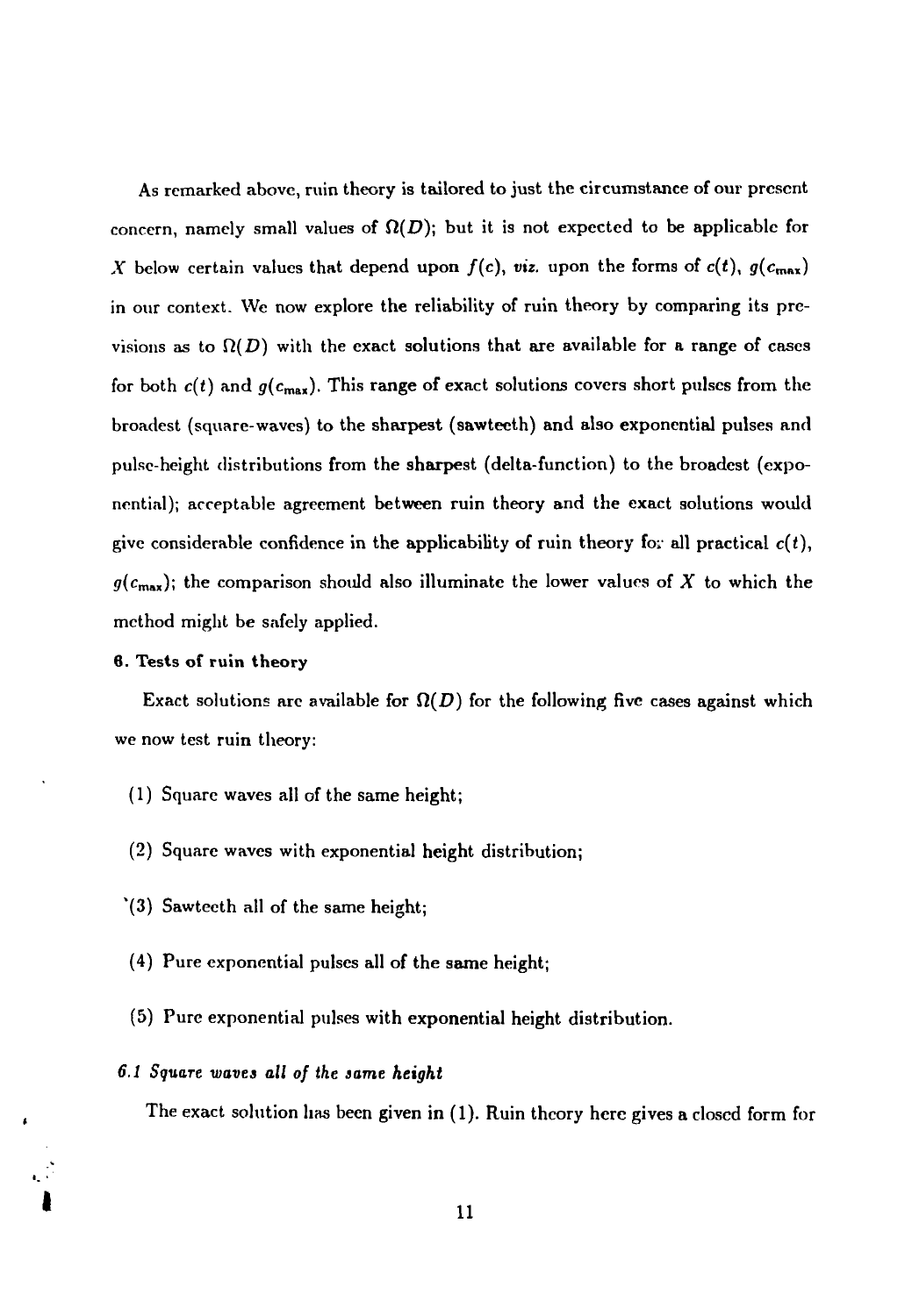$\Omega(D)$ :

$$
\Omega(D) = \frac{(e^D - 1) e^{-X} (D/X)^{-D}}{(2\pi D)^{1/2} \ln(D/X)}.
$$
\n(10)

In this case (only) we encounter the obvious problem that whereas ruin theory gives an expression for  $\Omega(D)$  continuous as a function of D, the exact  $\Omega(D)$  is defined only for discrete integral values of *D.* We should therefore expect that ruin theory might fit the exact  $\Omega(D)$  not for the D-value of the exact expression but rather for some value roughly midway between  $D$  and  $D-1$ . This is indeed the case: fig. 9 compares the exact  $\Omega(D)$  at integral values of D with the  $\Omega(D)$  of (10) evaluated at *D—*0.4 where the constant offset is purely empirical. It is seen that there is excellent agreement between the exact  $\Omega(D)$  and ruin theory for values of X as small as 0.1 or less although this agreement is dependent upon the empirical offset in *D* of 0.4.

## *6.2 Square waves with an exponential height distribution*

The exact solution is:

$$
\Omega(D) = e^{-(X+D)} \sum_{N=1}^{\infty} \frac{X^N}{N!} \sum_{m=0}^{N-1} \frac{D^m}{m!}
$$
 (11)

$$
= X e^{-X} \sum_{N=1}^{\infty} \frac{X^{N-1}}{N!(N-1)!} \Gamma(D, X)
$$
 (12)

to which an analytical approximation is available:

$$
\Omega(D) = \left[\frac{X}{D}\right]^{1/4} \frac{1}{2\sqrt{\pi}} \frac{1}{\omega} e^{-\omega^2} \left[1 - \frac{1}{4\omega\sqrt{D}} + \ldots\right],\tag{13}
$$

where  $\omega = \sqrt{D} - \sqrt{X}$ .

Ruin theory again gives  $\Omega(D)$  in closed form:

$$
\Omega(D) = \frac{(\exp \sqrt{DX} - 1) \exp(-X - D + \sqrt{DX})}{2\sqrt{\pi X} \left( [D/X]^{3/4} - [D/X]^{1/4} \right)} \,. \tag{14}
$$

Fig. 10 compares the exact  $\Omega(D)$  of (11) or (12) with the ruin theory  $\Omega(D)$  of (14) and also with the approximate analytical (13); comparison between the exact  $\Omega(D)$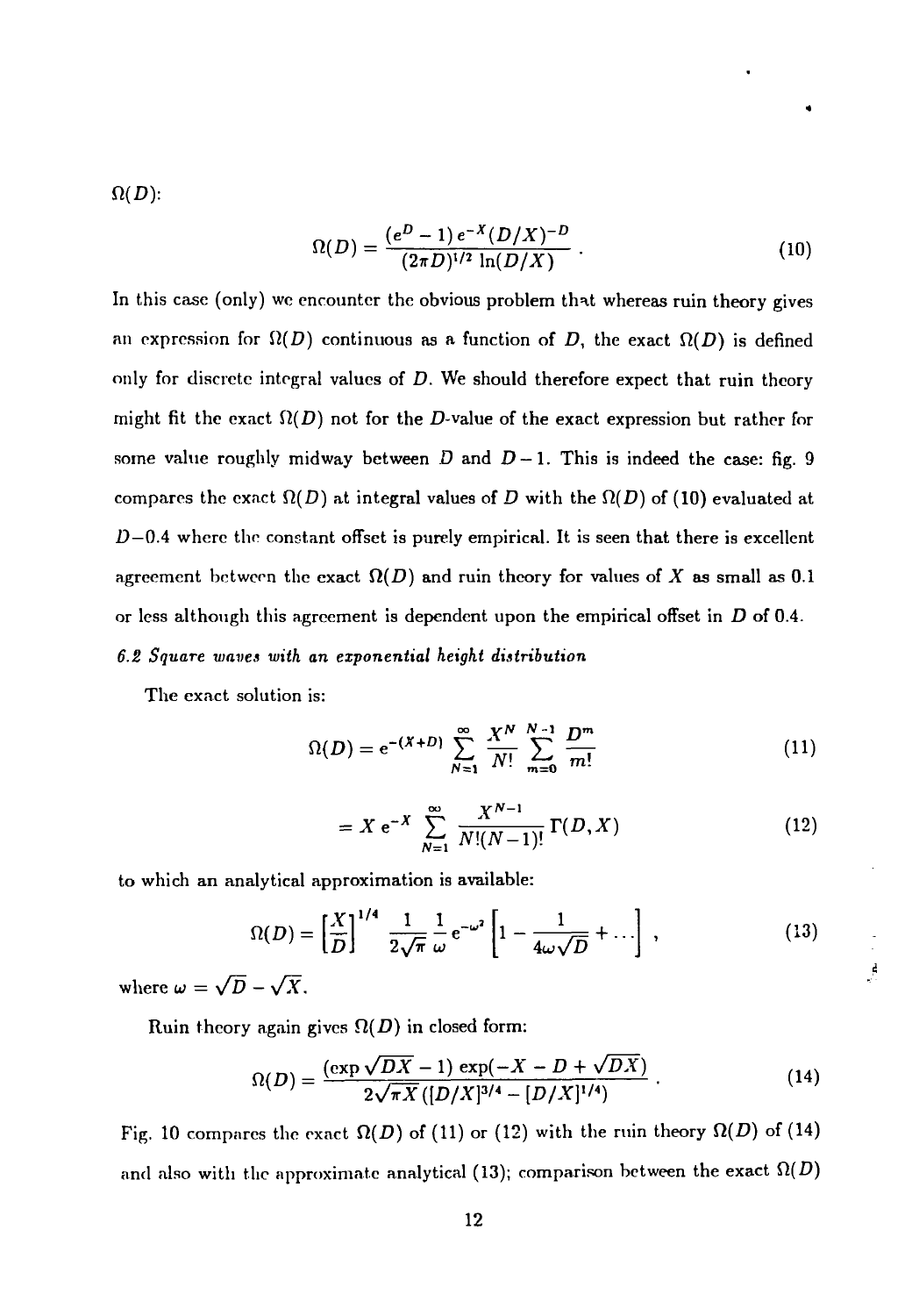and ruin theory is extended to lower values of *X* in fig. 11. As for the delta-function distribution of pulse height we see excellent agreement between ruin theory and the exact solution down to  $X=0.1$  or less (but in the present case without any empirical adjustment constant being needed). (The analytical approximation (13) to the exact solution is precisely equal to the ruin theory expression (14) if the small correction term in the square brackets is dropped from the former and  $-1$  in the first term of the numerator from the latter.) Fig. 10 also shows some (exact) values of  $\Omega(D)$  for the case of the delta-function distribution to emphasize, analogously to figs. 2 and 3, the tremendous effect on  $\Omega(D)$  of moving from the delta-function to the exponential  $g(c_{\text{max}}).$ 

# *6-3 Sawteeth all of the same height*

 $\bullet$ 

It is a standard result [4] that the probability  $p_N(\ell) d\ell$  that N randomly superposed sawteeth of equal magnitude unity add up to between *H* and *C + d(.* is given by:

$$
p_N(\ell) = \frac{1}{(N-1)!} \sum_{n=0}^{N} (-)^n \binom{N}{n} (\ell - n)_{+}^{N-1}, \qquad (15)
$$

where  $x_+ = \frac{1}{2}(x+ |x|)$ . [This result is independent of the time between  $t=0$  and  $t=1$ at which the maximum height is reached.]

Now recognize that the *N* sawteeth derive from a Poisson distribution of mean *X* and write:

$$
P_X(\ell) = \sum_{N=\ell_i+1}^{\infty} \frac{X^N}{N!} e^{-X} p_N(\ell) , \qquad (16)
$$

where  $\ell_i$  is the integral part of  $\ell$ . Then the exact

$$
\Omega(D) = \int_{D}^{\infty} P_X(\ell) d\ell \; . \tag{17}
$$

The  $\Omega(D)$  of ruin theory derives from:

 $\mathbf{I}$ 

$$
\phi(r) = (e^r - 1)/r \tag{18}
$$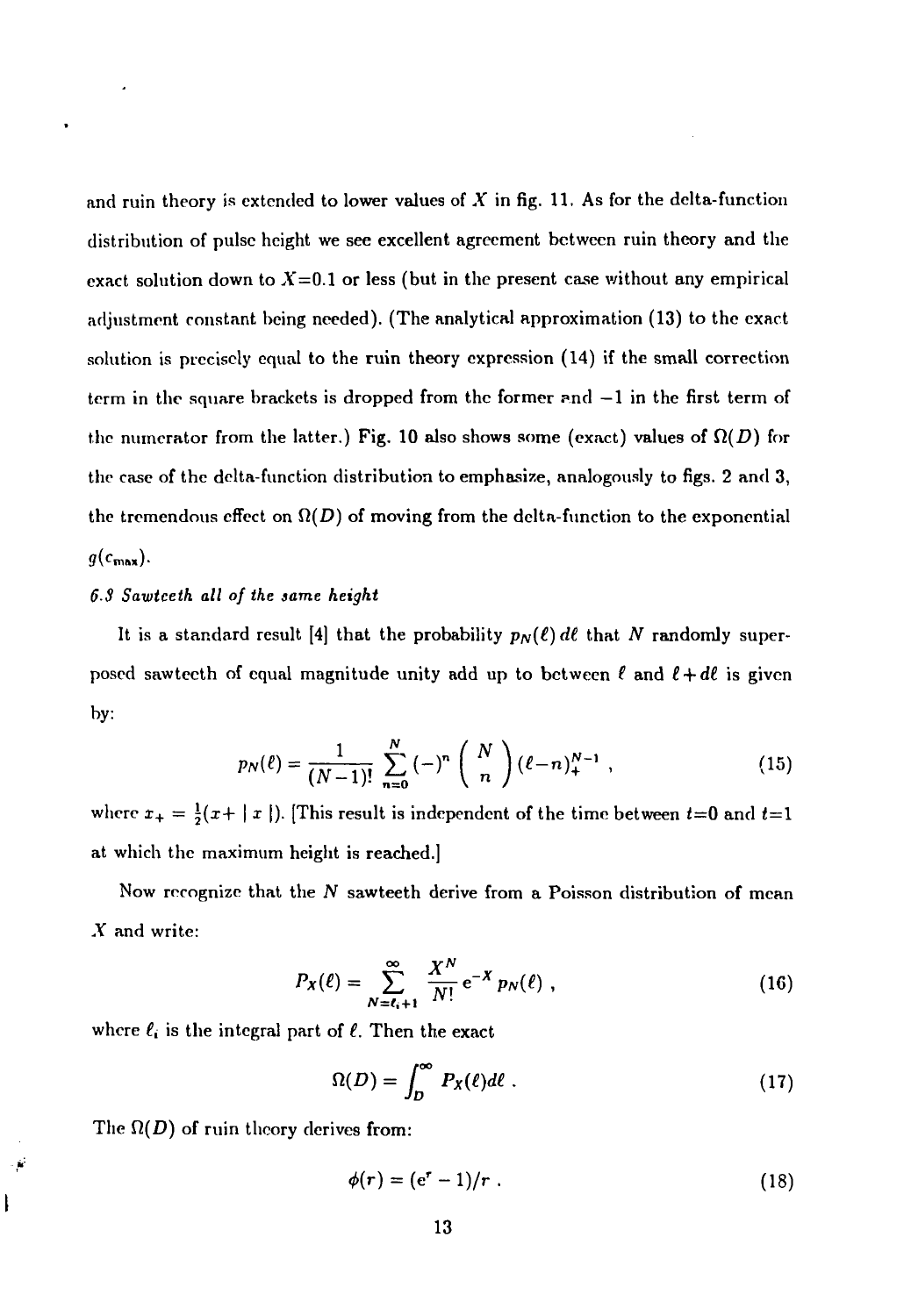Fig. 12 compares the exact (17) with the  $\Omega(D)$  of ruin theory based on (18): again agreement is excellent down to  $X = 0.1$  below which it falls off rather more than in the case of square-waves displayed in figs. 9, 10 and 11.

[Although no exact solution is available for the case of sawteeth having an exponential height distribution, it may bo noted that in this case ruin theory derives from:

$$
\phi(\mathbf{r}) = -[\ln(1-\mathbf{r})]/r \tag{19}
$$

1

医子宫

(19) was used in the preparation of fig. 2 and will be used again later.]

## *6.4 Pure exponential pulses all of the same height*

The exact  $\Omega(D)$  is presented in II. Ruin theory gives:

$$
\Omega(D) = \frac{\exp\{X[Ei(r) - \gamma - \ln r] - rD\}}{[2\pi r(Xe^r - D)]^{1/2}} \,, \tag{20}
$$

where r derives from:

$$
\frac{D}{X} = (\mathbf{e}^r - 1)/r \tag{21}
$$

The comparison between the exact  $\Omega(D)$  and ruin theory is made in fig. 13 where again excellent agreement is seen down to  $X = 0.1$  below which divergences become substantial.

## *6.5 Pure exponential pulses with an expontntial height distribution*

Here the exact  $\Omega(D)$  is remarkably simple [5]:

$$
\Omega(D) = \frac{\Gamma(X, D)}{\Gamma(X)}\tag{22}
$$

while that for ruin theory is also in simple closed form:

$$
\Omega(D) = \frac{\exp\left\{X\left(\ln\frac{D}{X} + 1\right) - D\right\}}{\left(\frac{D}{X} - 1\right)(2\pi X)^{1/2}}.
$$
\n(23)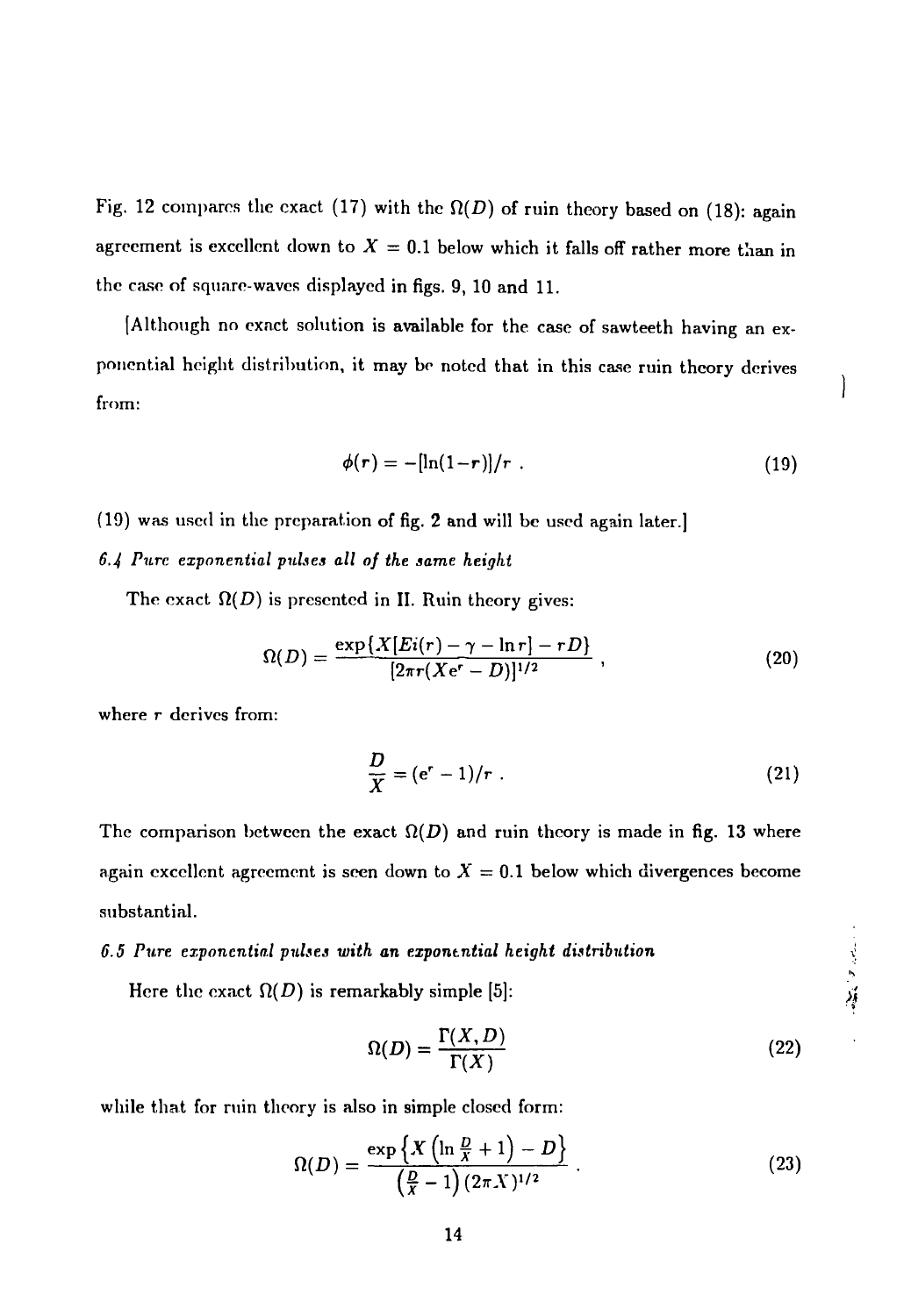Fig. 14 makes the comparison between the exact  $\Omega(D)$  and ruin theory: agreement is again excellent for larger values of *X,* but now already for *X =* 0.1 the discrepancy is about a factor 2 while for lower values of *X* ruin theory is evidently quite unreliable. *6.6 Summary of tests*

Ruin theory is not designed to apply to small values of X but we have seen, in all five cases considered, which span a wide range of  $c(t)$  and  $g(c_{\text{max}})$ , that in no case is it in error by more than about 30% at  $X = 0.5$  or by a factor of 2 even at  $X = 0.1$ . We have also seen that different cases behave differently at low  $X$ -values in respect of the reliability of ruin theory; this is only to be expected: for example the ratio of the ruin theory to the exact values of  $\Omega(D)$  for the cases that we have treated in sects. 6.1, 6.2 and 6.5, and for which general analytical forms are available for both the exact and the ruin theory solutions, go as  $\ln^{-1}(D/X)$ ,  $(DX)^{-1/4}$  and  $X^{-1/2}$ , respectively. 7. Synthesis of pulse form *c(t)*

Ruin theory may be applied to short pulses of arbitrary form *c(t)* and all of the same height by synthesizing  $c(t)$  out of segments each of which has known  $f(c), \ \phi(r)$ and grafting them together appropriately at various values of *t.* Such tractable segments are: constant, linear, quadratic, exponential; they will now be individually listed with their  $f(c)$  individually normalized so that the resultant  $\phi(r)$  would be appropriate were that segment of  $c(t)$  the entire pulse: in practice the several  $f(c)$ must be added together to derive an overall normalization for the total  $f(c)$  of the full  $c(t)$ , this overall normalization then carrying through to the individual  $\phi(r)$  that will be added together to give the final overall  $\phi(r)$  for the full  $c(t)$ .

#### *7.1 Constant*

 $c(t) = a$ 

$$
f(c)=\delta(a)
$$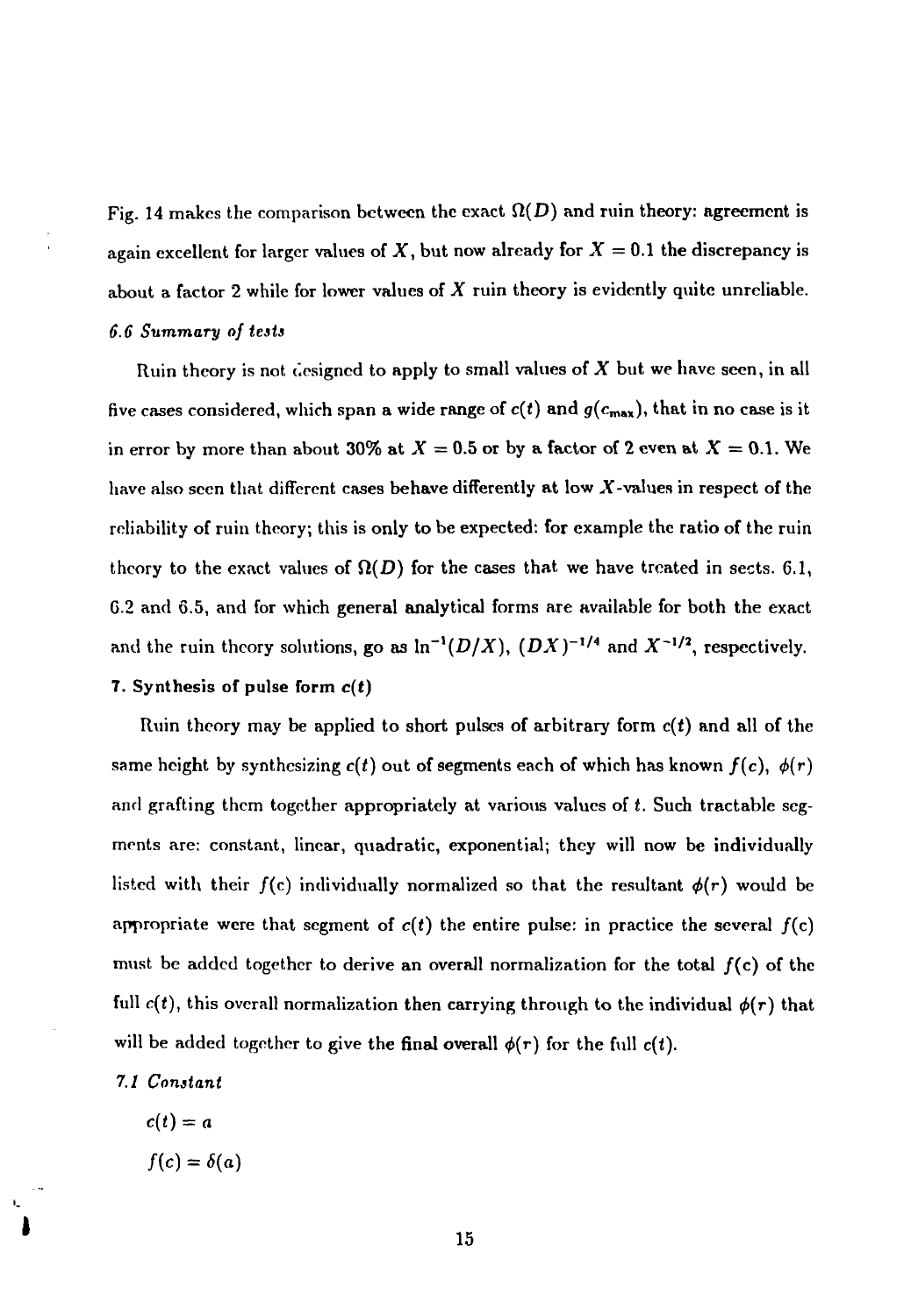$$
\phi(r) = e^{ra}
$$

*7.2 Linear*

$$
c(t) = a + bt \t\t c_1 < c < c_2
$$
  

$$
f(c) = \frac{1}{c_2 - c_1}
$$
  

$$
\phi(r) = \frac{1}{c_2 - c_1} \frac{1}{r} [e^{rc_2} - e^{rc_1}]
$$

# 7.5 *Quadratic*

$$
c(t) = a + bt + dt2 \qquad c_1 < c < c_2
$$
  
\n
$$
f(c) = \frac{2d}{y_2 - y_1}
$$
  
\n
$$
\phi(r) = \frac{\sqrt{\pi}}{2} \frac{1}{x_2 - x_1} e^{rL/4d} \{ \text{erf } x_2 - \text{erf } x_1 \}
$$
  
\nwhere:  $y = (L + 4dc)^{1/2}$ ;  $L = b^2 - 4ad$ ;  $x = \frac{1}{2} \sqrt{-r/d} y$ .

## *7.4 Exponential*

$$
c(t) = a + b e^{\pm dt}
$$
  
\n
$$
f(c) = A \frac{1}{c - a}
$$
  
\n
$$
\phi(r) = A e^{ra} \{ Ei(z_2) - Ei(z_1) \}
$$
  
\nwhere  $z = r(c-a)$ ;  $A = \ln^{-1} \left[ \frac{c_2 - a}{c_1 - a} \right]$ .

# 7.5 *Illustration of synthesis*

As an illustration of the synthesis of *c(t)* consider the sugarloaf, *viz.* itself a pure quadratic for which, with height unity:

J.

$$
\phi(r) = \frac{1}{2} \left(\frac{\pi}{r}\right)^{1/2} e^r \operatorname{erf} \sqrt{r}.
$$

Now synthesize the sugarloaf out of n straight line segments that touch the sugarloaf, that is itself of duration unity, at equal time increments of  $\dot{-}$  so that for  $n{=}2$  we have *n* the sawtooth, and as *n* (even) increases we approximate more and more closely to the sugarloaf. Fig. 15 shows the result for  $n=2,4,6$  where the convergence towards the sugarloaf  $\mathcal{L}_1$  shows the result for next for next for next for next for  $\mathcal{L}_2$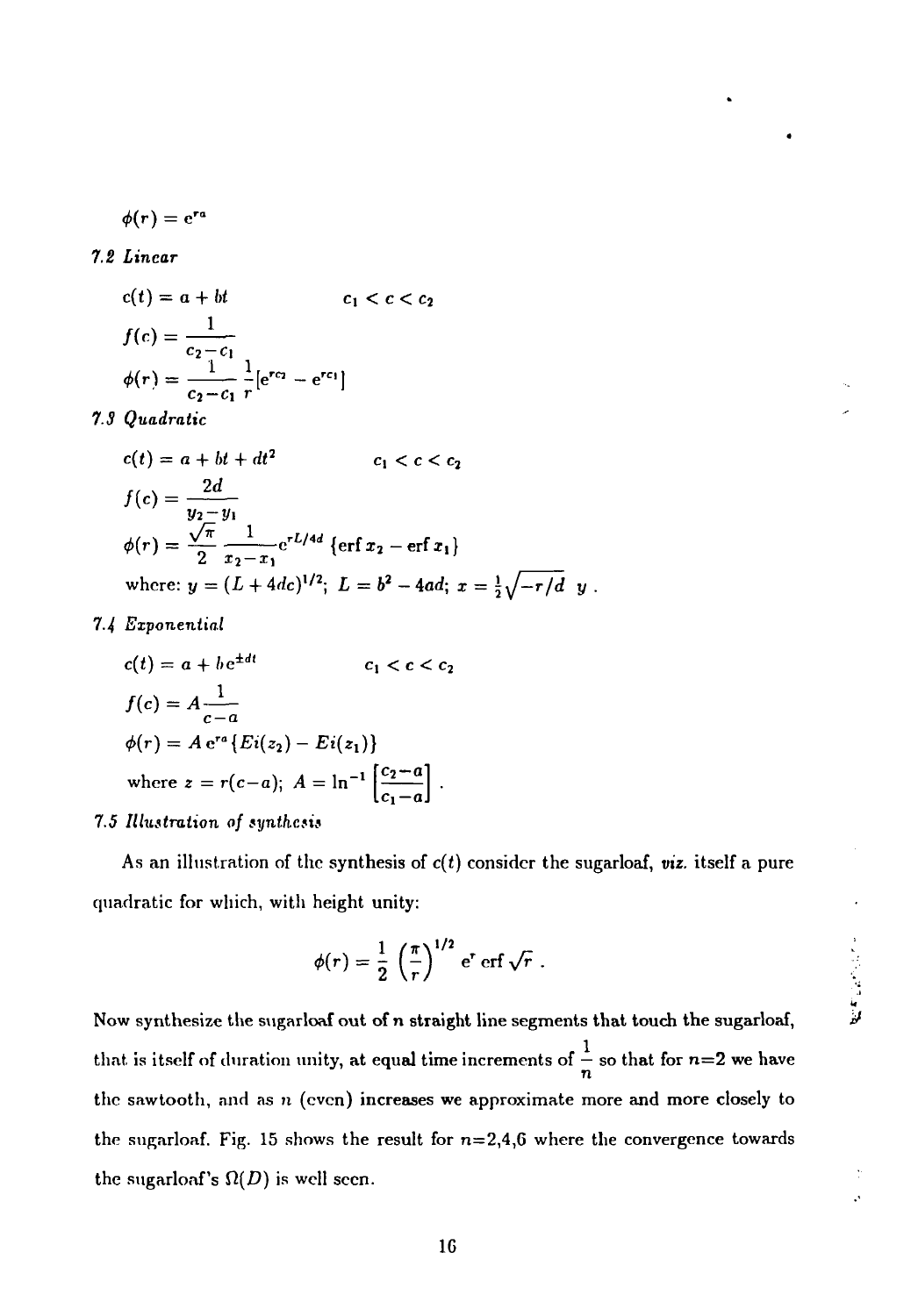With the above list of analytically tractable segments we can approximate the desired arbitrary *c(t)* for short pulses as closely as wished and can verify the convergence at successive stages of elaboration. For exponentially tailed pulses we encounter the normalization problem referred to above which is solved, as there mentioned, by cutting off the infinite exponential tail at a very small value which may be taken to zero in the final formula for  $\Omega(D)$ . Examples of this will be given in II.

#### **8.** Examples **of** useful **pulse forms**

The pulse forms so far considered have illustrated the tremendous sensitivity of  $\Omega(D)$  to that form. We should wish to have available estimates of  $\Omega(D)$  for pulse forms more closely resembling those encountered in practice. This can be done, as explained in sect. 7, by appropriate grafting, but it is desirable to have available some semi-realistic pulse forms against which actual pulse forms may be quickly checked as an orientation prior to their more realistic simulation by grafting. Two such pulse forms are the double sugarloaf and the exponential/sugarloaf.

#### *8.1 Double sugarloaf*

This pulse form consists of a sugarloaf centre with a portico also of quadratic form and a (finite) tail of the same form as illustrated in fig. 16; the portico and tail have zero slope at  $t=0$  and 1, respectively; the junctions at which the smooth connections are effected are at  $c(t) = f$  in terms of the maximum pulse height. (All pulses are of equal height unity).

We have:

$$
\frac{D}{X} = \frac{1}{2r}(e^{rf} - \phi(r)) + M
$$
  

$$
\phi(r) = \sqrt{\frac{f}{r}} \text{daw} \sqrt{rf} + M ,
$$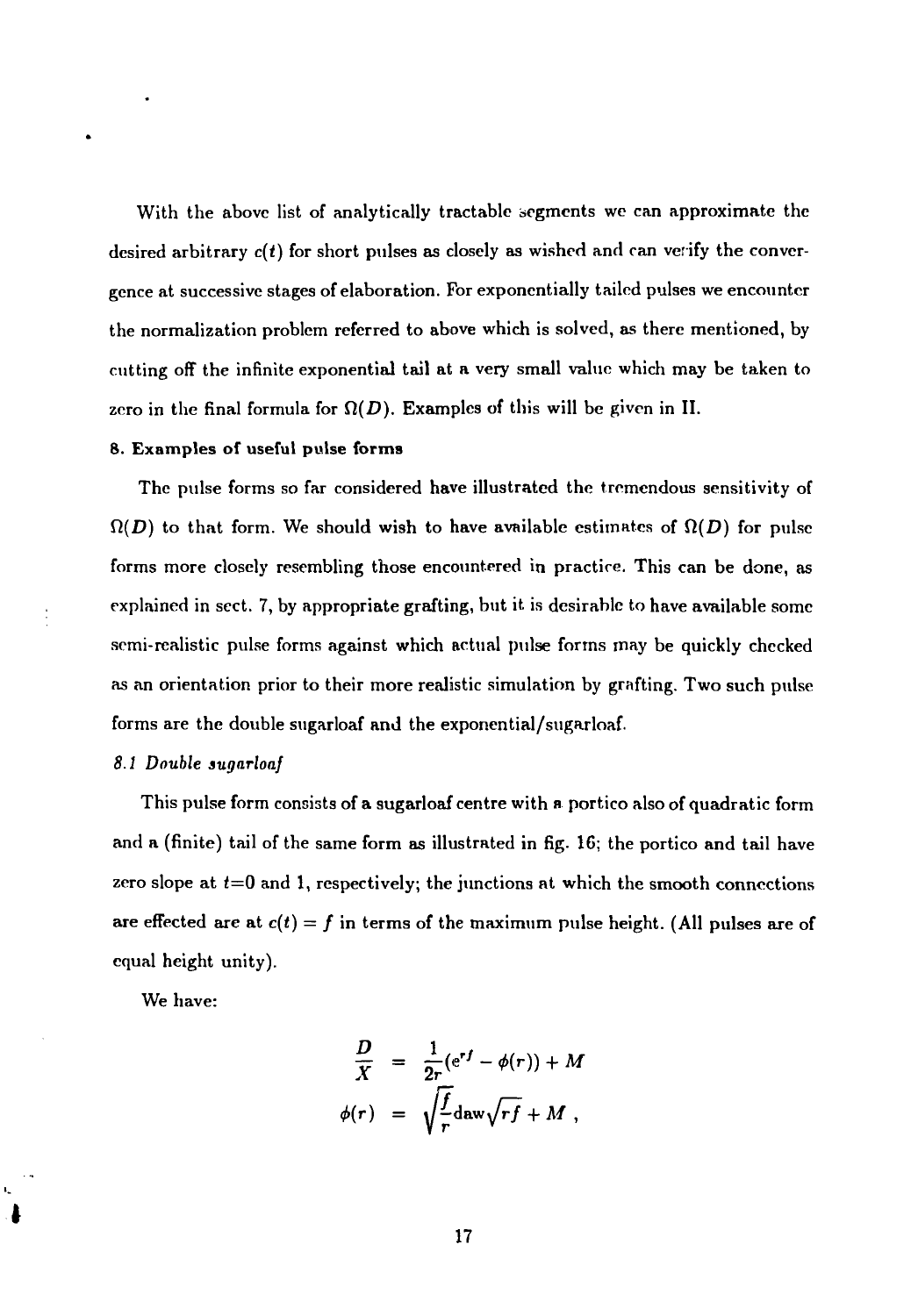where:

$$
M = \frac{1}{2} \sqrt{1 - f} e^{r} \sqrt{\frac{\pi}{r}} erf(\sqrt{r(1 - f)})
$$
  

$$
\phi''(r) = \frac{1}{2r} \left\{ \left(1 - \frac{1}{r}\right) e^{r} - \frac{D}{X} + \frac{1}{r} \phi(r) \right\} + \left(1 - \frac{1}{2r}\right) M
$$

and daw is the Dawson integral:

$$
\mathrm{daw}\;x=\int_0^x\;e^{t^2}\,dt\;.
$$

Fig. 17 illustrates the dependence of  $\Omega(D)$  upon f.

# *8.2 Sugarloaf/exponential*

This pulse form also has a sugarloaf centre but now the portico and tail are exponentials: the portico is  $T(e^{kt}-1)$  and the tail its mirror. The smooth junctions between exponential and sugarloaf are at the fraction  $f$  of the maximum height (unity) of the (all equal) pulses and at times  $t_1$  and  $1-t_1$ . This pulse form is illustrated in fig. 18 for the choice  $f = 0.2$ . For a given choice of f and  $t_1$ , T is determined by:

$$
(f+T)\ln\left(\frac{f}{T}+1\right) = \frac{4t_1(1-f)}{1-2t_1}
$$

and then *k* by:

$$
k e^{kt_1} = \frac{4(1-f)}{T(1-2t_1)}.
$$

Then define:

$$
A = \left[\frac{1}{k} \ln \left(\frac{f}{T} + 1\right) + \frac{1}{2} - t_1\right]^{-1}
$$

こくさい しょう

when  $r$  is determined by:

$$
\frac{D}{X} = A \left\{ \frac{1-2t_1}{4} \frac{1}{r} e^{r} + H \left( 1 - \frac{1}{2r} \right) + \frac{1}{kr} (e^{r} - 1) - \frac{T}{k} E \right\} ,
$$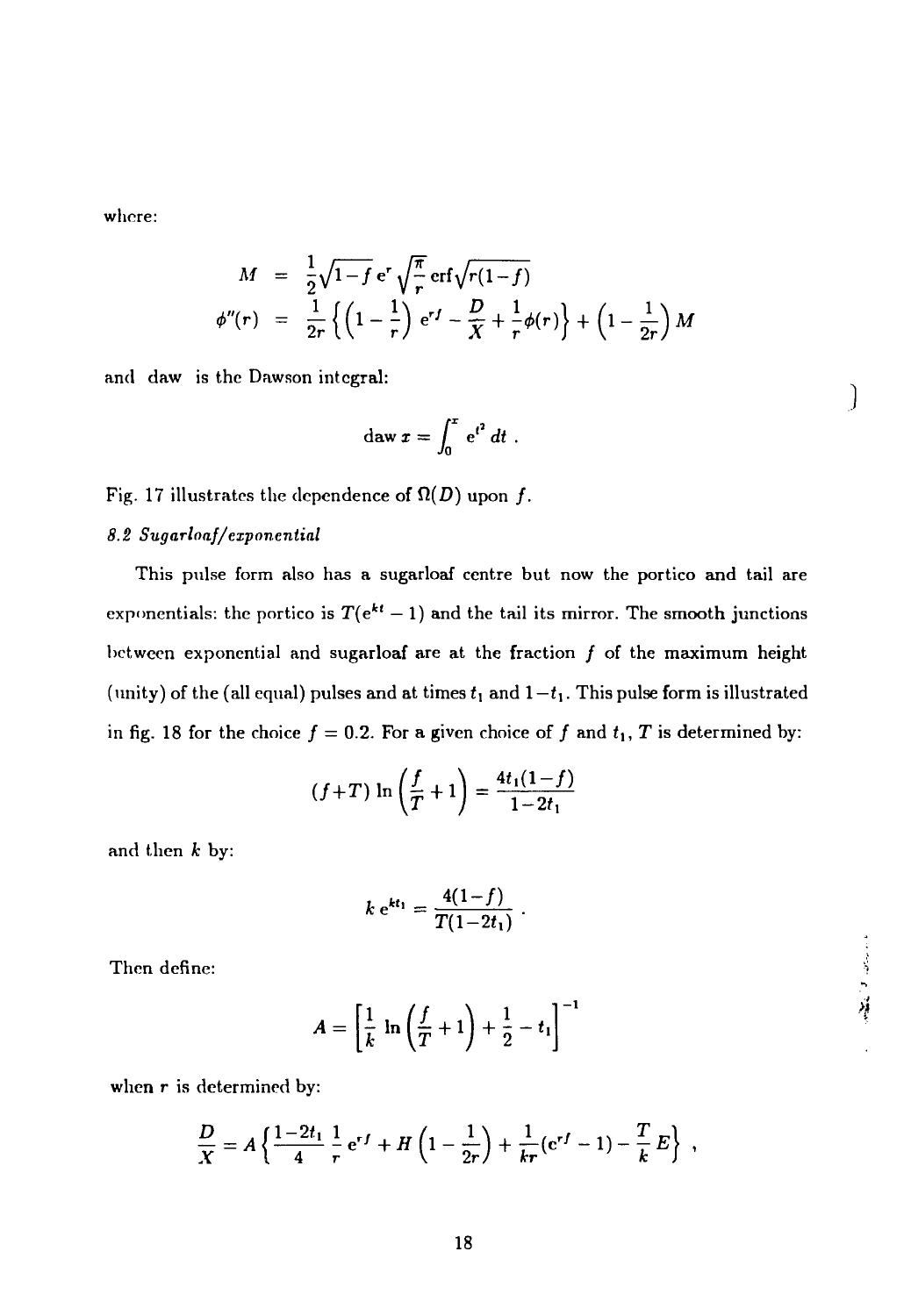where:

$$
H = \frac{1-2t_1}{4\sqrt{1-f}} e^r \sqrt{\frac{\pi}{r}} erf \sqrt{r(1-f)}
$$
  
\n
$$
E = Ei(r[f+T]) - Ei(rT)
$$
  
\n
$$
\phi(r) = A\left\{\frac{E}{k} + H\right\}
$$
  
\n
$$
\phi''(r) = A\left\{\frac{e^{rf}}{r}\left[\frac{1}{k}\left(f - T - \frac{1}{r}\right) + \frac{1-2t_1}{4}\left(1+f - \frac{3}{2r}\right)\right] + \frac{1}{kr}\left(\frac{1}{r} + T\right) + H\left(1 - \frac{1}{r} + \frac{3}{4r^2}\right) + \frac{T^2}{k}E\right\}.
$$

Fig. 19 illustrates the dependence of  $\Omega(D)$  upon  $t_1$  for the fixed value  $f = 0.2$ . 9. Synthesis of pulse-height distribution  $g(c_{\text{max}})$ : Square-waves

We have remarked the extreme sensitivity of  $\Omega(D)$  to  $g(c_{\text{max}})$ , in particular to the form and extent of the high- $c_{\text{max}}$  tail. Appropriate incorporation of the best information as to  $g(c_{\text{max}})$  is therefore critical to a realistic assessment of  $\Omega(D)$ . This may readily be done for the case of square-waves by methods similar to those already employed for the handling of arbitrary  $c(t)$ , viz. by a synthesis of  $g(c_{\text{max}})$  from forms for which the transform to  $\phi(r)$  is readily available since, for square waves, we have simply:

$$
\phi(r) = \int_0^\infty e^{rc} f(c) dc
$$
  
where  $f(c) = g(c_{max})$ .

*In* the present case, as opposed to that for synthesizing *c(t),* we may synthesize  $g(c<sub>max</sub>)$  either by a grafting of analytically tractable elements, *viz*. the use of different elements for different ranges of  $c_{\textbf{max}},$  or by their superposition,  $\emph{viz.}$  the addition of two or more elements for the same range of  $c_{\text{max}}$ , or by any suitable combination. Useful elements for the synthesis of *gfemax)* are polynomials and exponentials, for which the  $\phi(r)$  transforms are elementary and also the Gaussian and gamma distributions which will now be tested.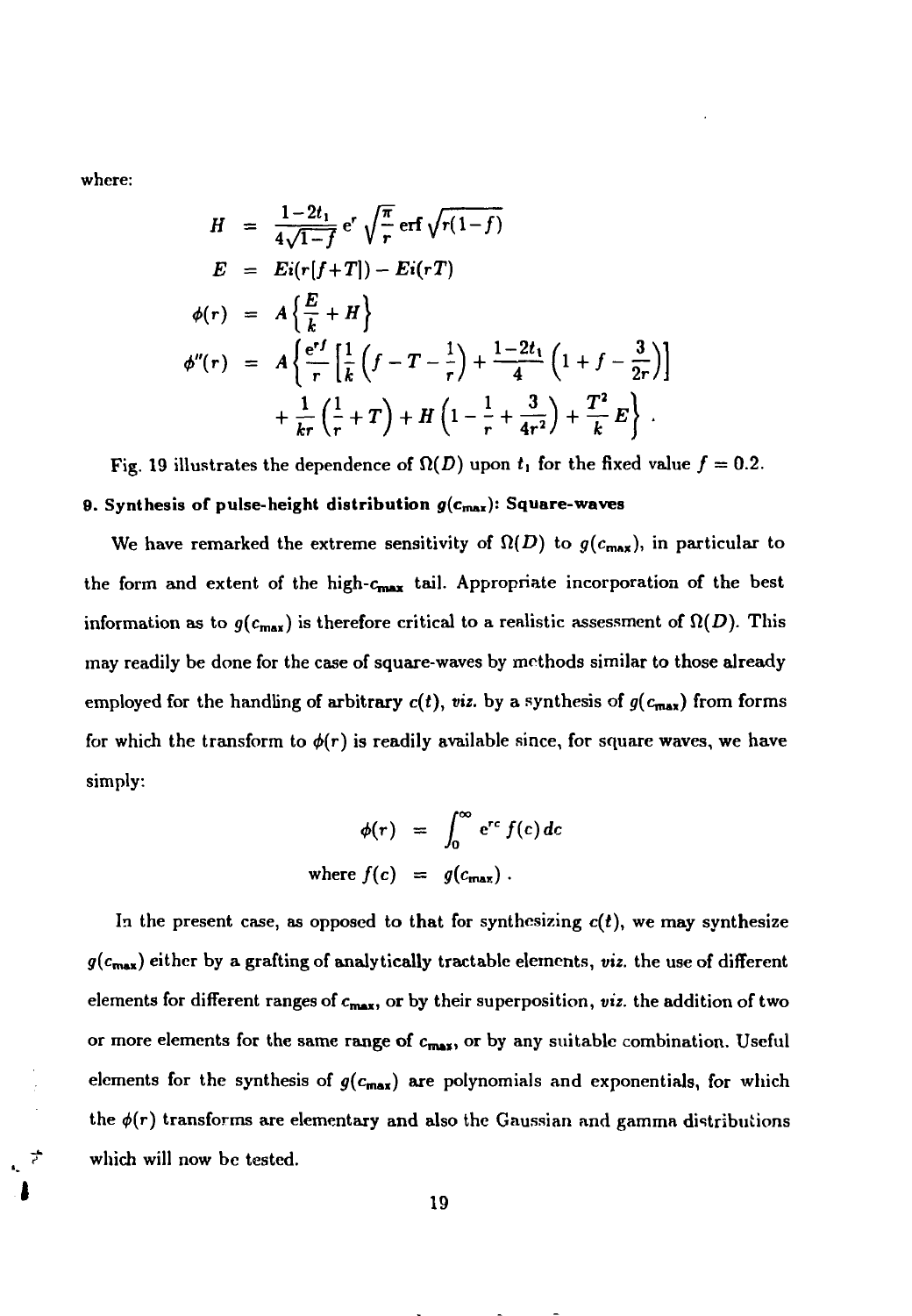## *9.1 Gaussian*

$$
g(c_{\max}) \sim \exp[-(c_{\max} - c_0)^2/A]
$$
  
\n
$$
\phi(r) = e^B(1 + \text{erf } E)/(1 + \text{erf}[c_0/\sqrt{A}])
$$
  
\nwhere 
$$
B = r(Ar/4 + c_0)
$$
  
\n
$$
E = \frac{\sqrt{A}}{2}(r + 2c_0/A).
$$

[Note that if  $\text{erfc}[c_0/\sqrt{A}] << 1$  then  $\phi(r)$  reduces to  $e^B$ .] *9.2 Gamma distribution*

$$
g(c_{\max}) \sim c_{\max}^{\nu-1} e^{-c_{\max}/\mu}
$$

Writing:

$$
\theta = D/(X \nu \mu)
$$
  
\n
$$
r = (1 - \theta^{-1/(\nu+1)})/\mu
$$
  
\n
$$
\phi(r) = \theta^{\nu/(\nu+1)}
$$
  
\n
$$
\phi''(r) = \nu(\nu+1)\mu^2 \theta^{(\nu+2)/(\nu+1)}
$$

# P. 5 *Illustrations of synthesis*

The gamma distribution, for which the solution has been given in 9.2, displays a *i* usefully wide variety of shapes from a hollow form as  $\nu \rightarrow 0$  through the exponential for  $\nu=1$  to a sharply peaked form, that we have already displayed in fig. 5, as  $\nu\rightarrow\infty$ . We will now use it to illustrate synthesis of  $g(c_{\text{max}})$ .

ing the control of the control of the control of the control of the control of the control of the control of the control of the control of the control of the control of the control of the control of the control of the cont

Fig. 20 shows the result of synthesizing the gamma distribution of  $\nu = 0.5$ , viz. a "hollowed exponential" by three superposed exponentials for which the fit to the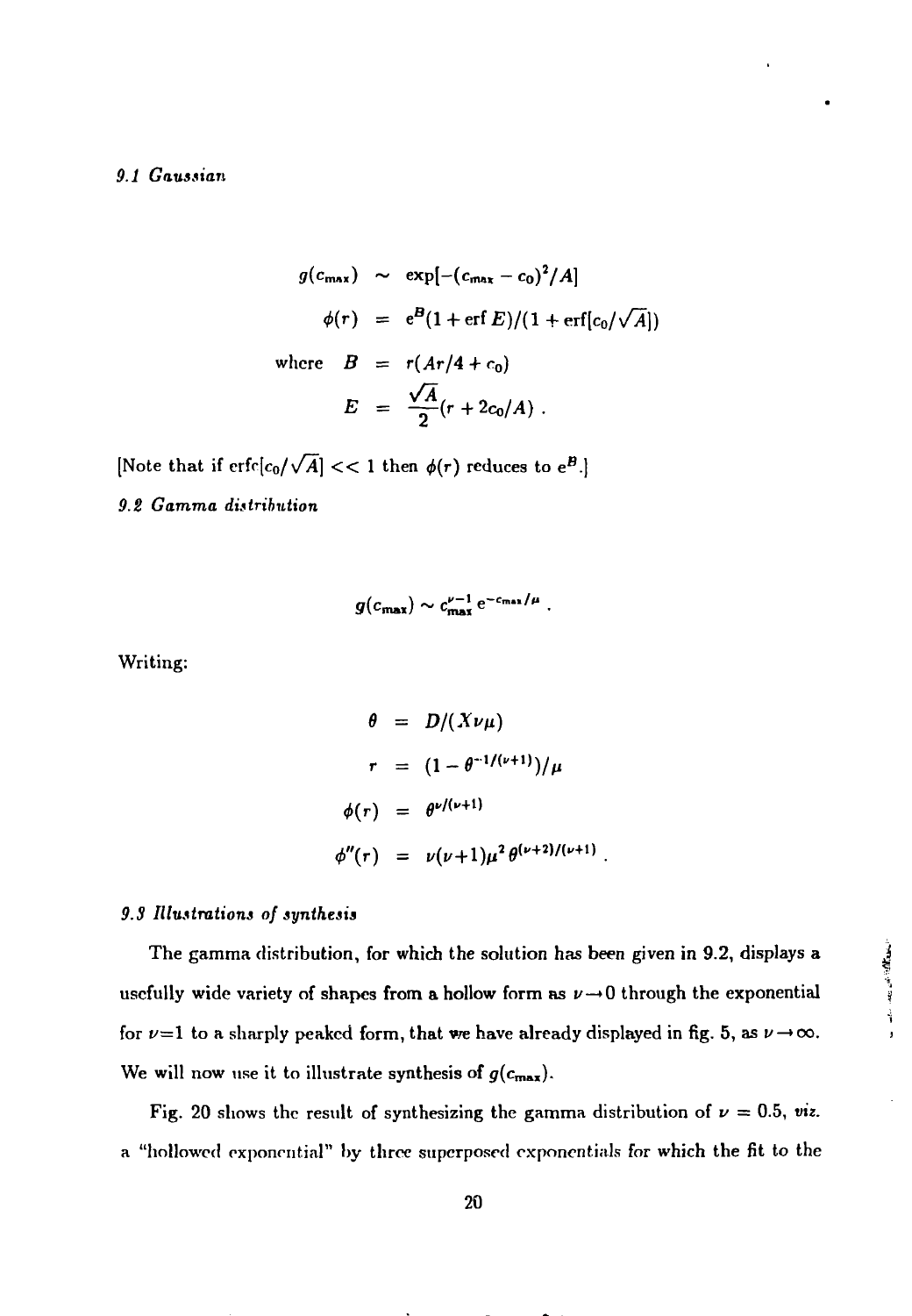"exact" (i.e. full ruin) result is seen to be very close. Also shown is the best that can be done with a single exponential, adjusted to give exact fit for  $X = 0.5$  at  $D = 11.5$ .

Fig. 21 shows the result of synthesizing the gamma distribution of  $\nu = 10$ , *viz.* curve A of fig. 5, from three superposed Gaussians; the fit is seen to be excellent. Also shown is the best that can be done with a single Gaussian, adjusted to give exact fit for  $X = 0.5$  at  $D = 8$ .

It is important to establish that such synthesis of  $g(c_{\text{max}})$  is valid even when the *g(cmnx)* may not at all resemble any single simple form. To illustrate this consider again square-waves where  $g(c_{\text{max}})$  is that of a gamma distribution of  $\nu = 10$  (curve A of fig. 5) accompanied by *N* times as many pulses belonging to an exponential distribution of mean height 5 times smaller than that corresponding to the maximum of the gamma distribution. In this case the total *g{cmnx)* is simply the appropriately normalized sum of the gamma and exponential distributions giving the pile-up shown in fig. 22. [Note that *X* in this figure refers to the rate of arrival of the pulses belonging to the gamma distribution only so that the total pulse rate is  $X(1+N)$ .] It is seen that the small pulses have a considerable effect on  $\Omega(D)$  even though by themselves their pile-up, as shown by the dashed lines for a rate of  $10\bar{X}$  per unit time, is very small; they achieve this effect by "riding on the backs" of the larger gamma-distribution pulses. The test that we now seek for the reliability of ruin theory for a mixture of very different pulse-height distributions  $g(c_{\text{max}})$  is provided by the circles in fig. 22 which have been computed, for *N=6,* by numerically convoluting the exact differential pile-up function for the exponential distribution (viz. the differential of (11) or (12) above) for pile-up into the range  $D_e$  to  $D_e + dD_e$  with the  $\Omega(D-D_e)$  of ruin theory  $\mathbf{F}$  for the gamma distribution: the fit is excellent.

10. Synthesis of pulse-height distribution  $g(c_{\text{max}})$ : Arbitrary pulse form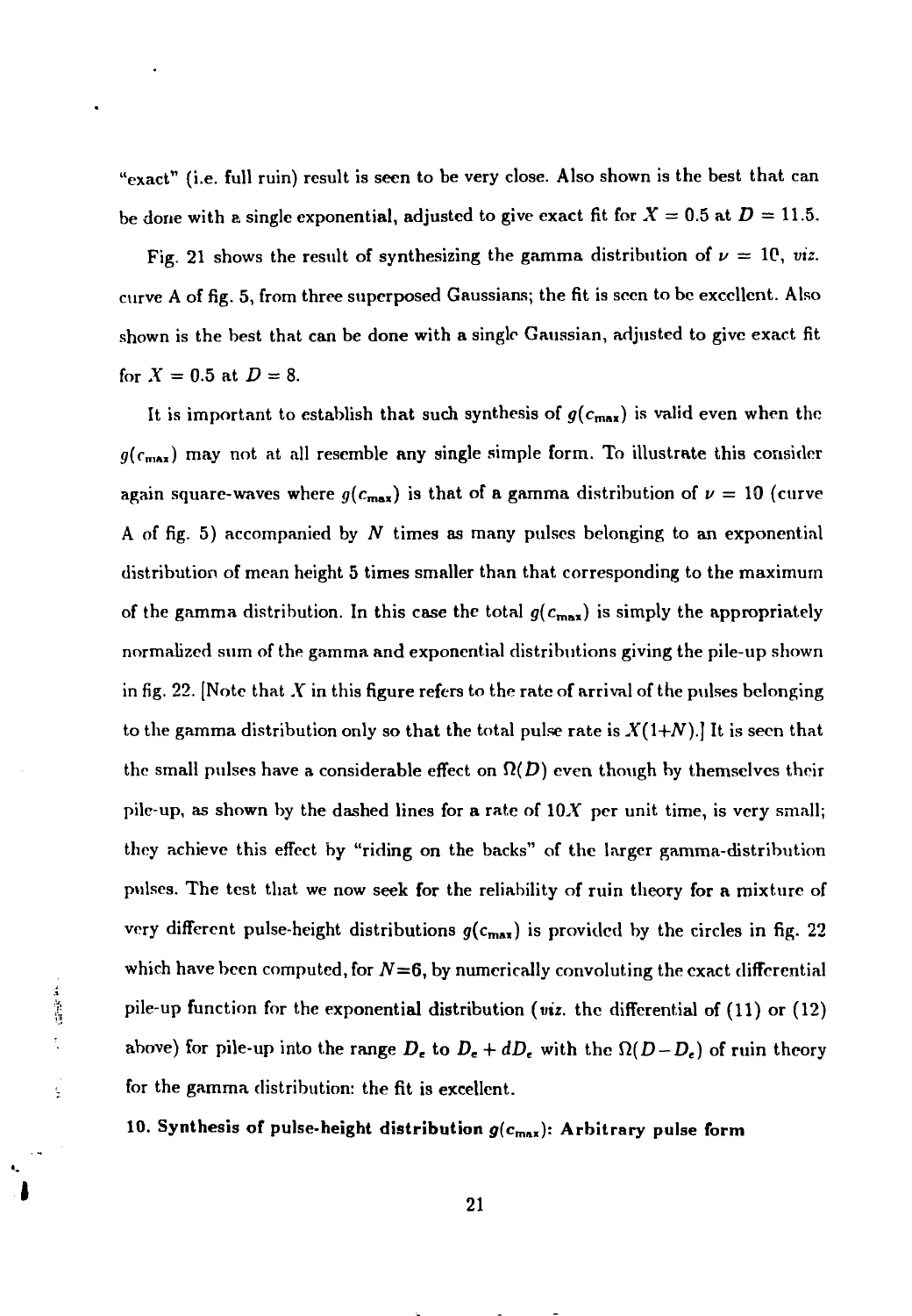We now have confidence that we can handle the pile-up of arbitrary pulse forms *c(t)* when the pulses are all of the same height and that we can handle square waves of arbitrary pulse-height distribution  $g(c_{\text{max}})$ . But how can we handle pulses of arbitrary form and of arbitrary distributions of height?

J

É,

ý

There is no general solution to this problem but we may gain useful insight into it by comparing the pile-up of pulses of very different form and of very different pulseheight distribution. Specifically, compare the pile-up of the "bluntest" pulses possible, namely square-waves, with the "sharpest" that it is reasonable to consider, namely sawteeth for short pulses and pure exponentials for tailed pulses, both pulse forms having pulse-height distributions of the narrowest possible namely the delta-function and also the broadest possible namely the exponential distribution. In other words, we ask if the effect on the pile-up of going from a delta-function to an exponential height distribution for sharp pulser, is similar to the effect for square-waves; if it is then we may be reasonably confident that the effect of going from a delta-function height distribution to the arbitrary  $g(c_{\text{max}})$  for the arbitrary pulse form  $c(t)$  will be similar to the effect of going from a delta-function height distribution to the same  $g(c_{\text{max}})$  for square-waves. Since we know the pile-up for the arbitrary *c(t)* with the delta-function height distributi 1 and also the pile-up for square-waves with the arbitrary  $g(c_{\text{max}})$ , the above comparison would yield an estimate of the desired pile-up for the arbitrary  $c(t)$  with the arbitrary  $g(c_{\text{max}})$ .

We now need to define a procedure for making the comparisons. This we illustrate for definiteness in terms of the comparison between square-waves (SW) and sawteeth (ST).  $\Omega(D)$ swp stands for the pile-up of square-waves with a delta-function height distribution and  $\Omega(D)_{\text{SWE}}$  for that of square-waves with the exponential distribution  $g(c_{\text{max}}) = e^{-c_{\text{max}}}$ .  $\Omega(D)_{\text{STD}}$  and  $\Omega(D)_{\text{STE}}$  stand similarly for the sawteeth. The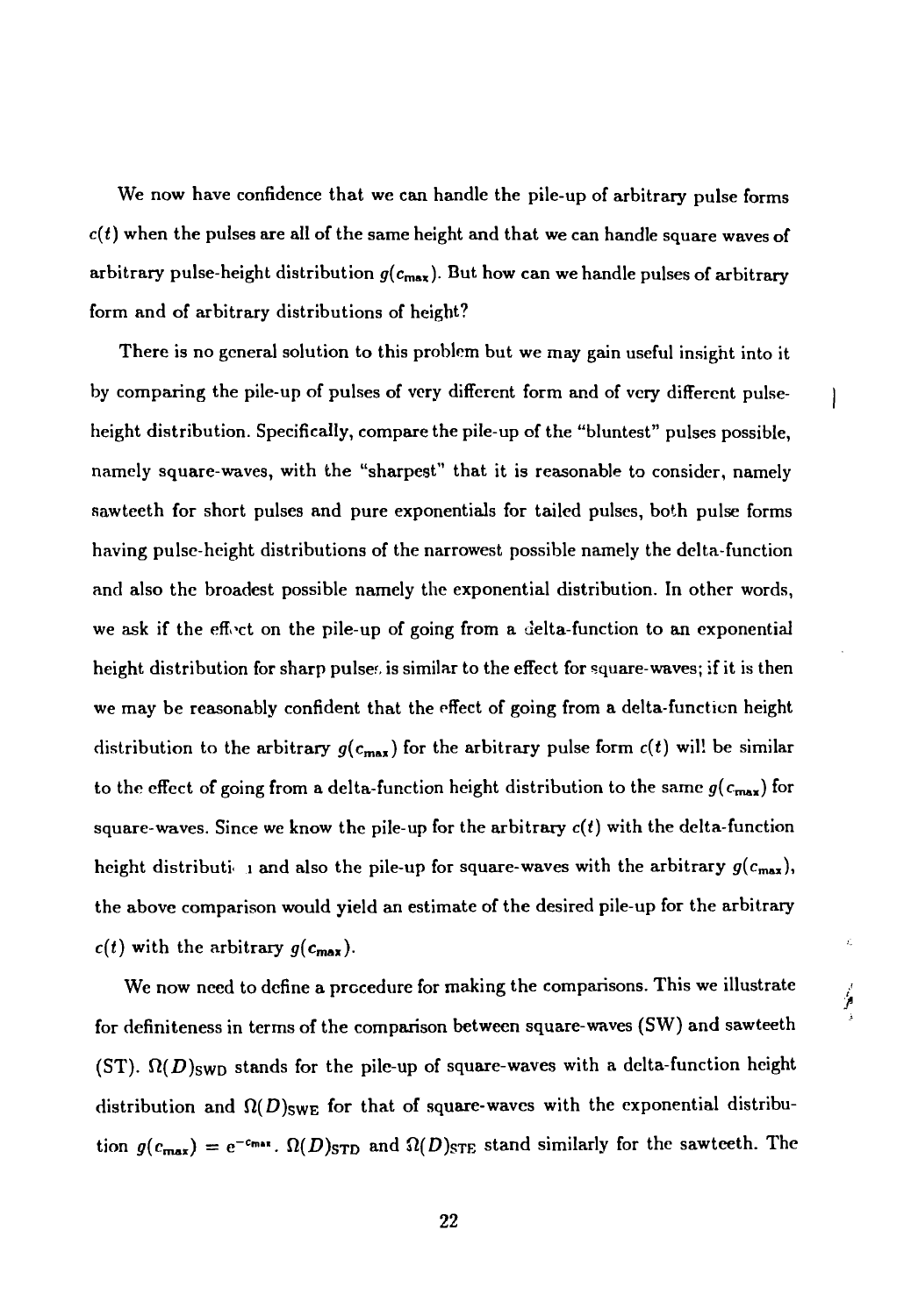procedure is now as follows:

- (i) For a given *X* and *D* for the sawteeth define  $ST = \Omega(D)_{\text{STE}} / \Omega(D)_{\text{STD}}$
- (ii) For the same X-value find the D-value, namely *D\** that gives  $\Omega(D^*)_{\text{SWD}} = \Omega(D)_{\text{STD}}$
- (iii) Define SW =  $\Omega(D^*)_{\text{SWE}}/\Omega(D^*)_{\text{SWD}}$
- (iv) Define  $R = ST/SW$ .

The procedure for comparing pure exponentials and square-waves is exactly the same.

Figs. 23 and 24 show the results for *R* for the comparisons with square-waves of sawteeth and pure exponentials, respectively (in the latter case using the methods of II). It is seen that the ratios  $R$  indeed vary very little over the whole range of  $\Omega(D)$  of interest in both cases and are also quite similar for the two cases. Since, as remarked, their comparison has involved the extremes of pulse form and pulseheight distribution, we may be reasonably confident that the comparison between the arbitrary  $c(t)$ ,  $g(c_{\text{max}})$  and the square-waves will lie within the ranges of figs. 23 and 24 and will involve an uncertainty of no more than a factor of 2 or so in our estimate of R, hence of  $\Omega(D)$ , even for the smallest values of  $\Omega(D)$  that we have been considering here.

For definiteness, the procedure for the arbitrary  $c(t)$ ,  $g(c_{\text{max}})$  is as follows in which c and *g* are used in an obvious notation. For the given *X* and *D:*

- (i) Find  $\Omega(D)_{c}$ ;
- (ii) Find D<sup>\*</sup> such that  $\Omega(D^*)_{\text{SWD}} = \Omega(D)_{cD}$  for the same X-value;
- (iii) Find SW =  $\Omega(D^*)_{\text{SW}_g}/\Omega(D^*)_{\text{SW}_D};$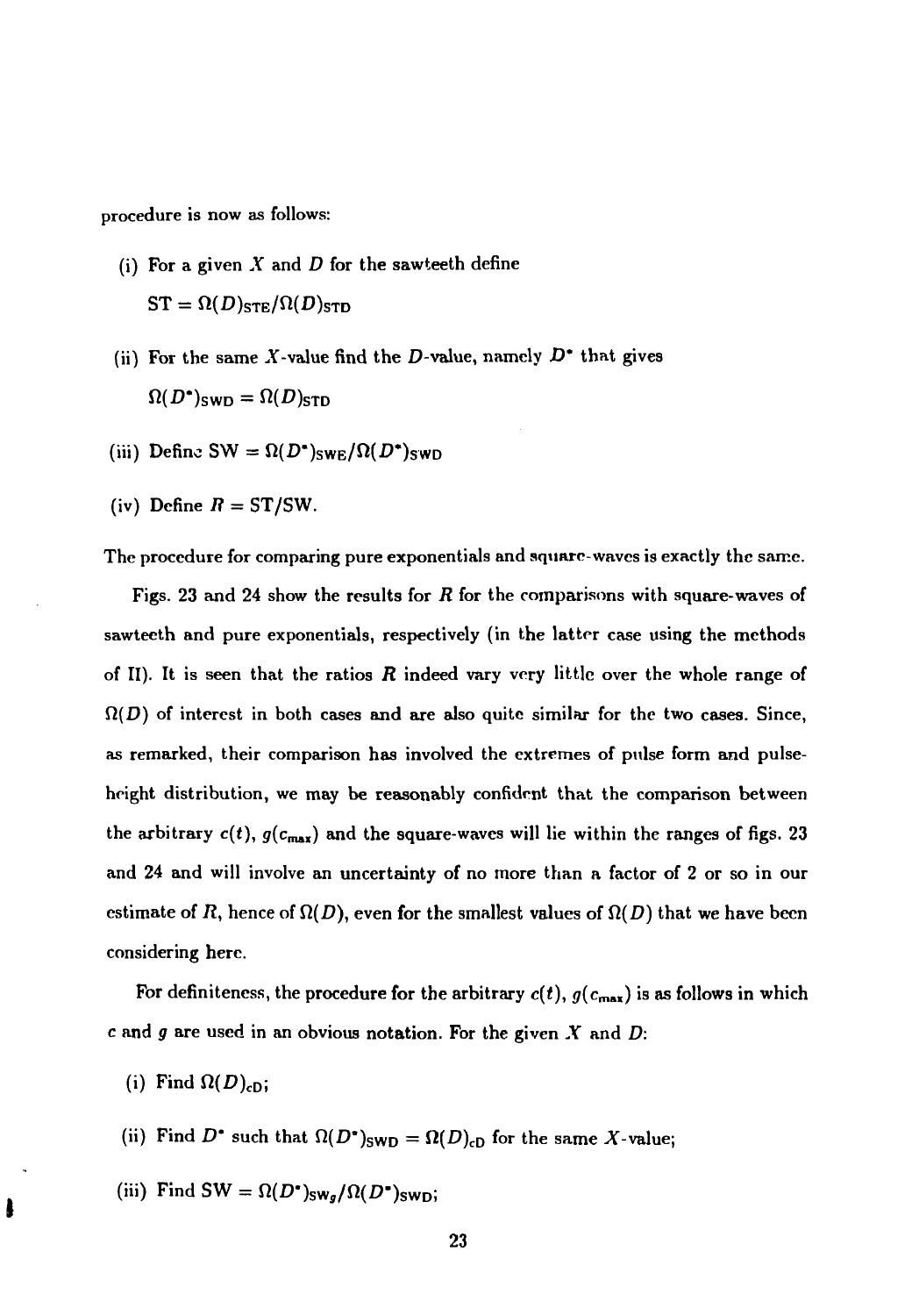- (iv) Estimate the likely  $R$ -value from figs. 23 and 24;
- (v) Then  $\Omega(D)_{cg} \simeq R \times \text{SW} \times \Omega(D)_{cD}$ ;
- (vi) If necessary adjust the guess as to R in the light of the  $\Omega(D)_{cg}$ -value deduced in (v).

٠

化膜 计

[In these procedures  $\Omega(D)_{\text{SWD}}$  is taken as that of (10) above, viz. ruin theory without the empirical trimming of 0.4 for *D.\*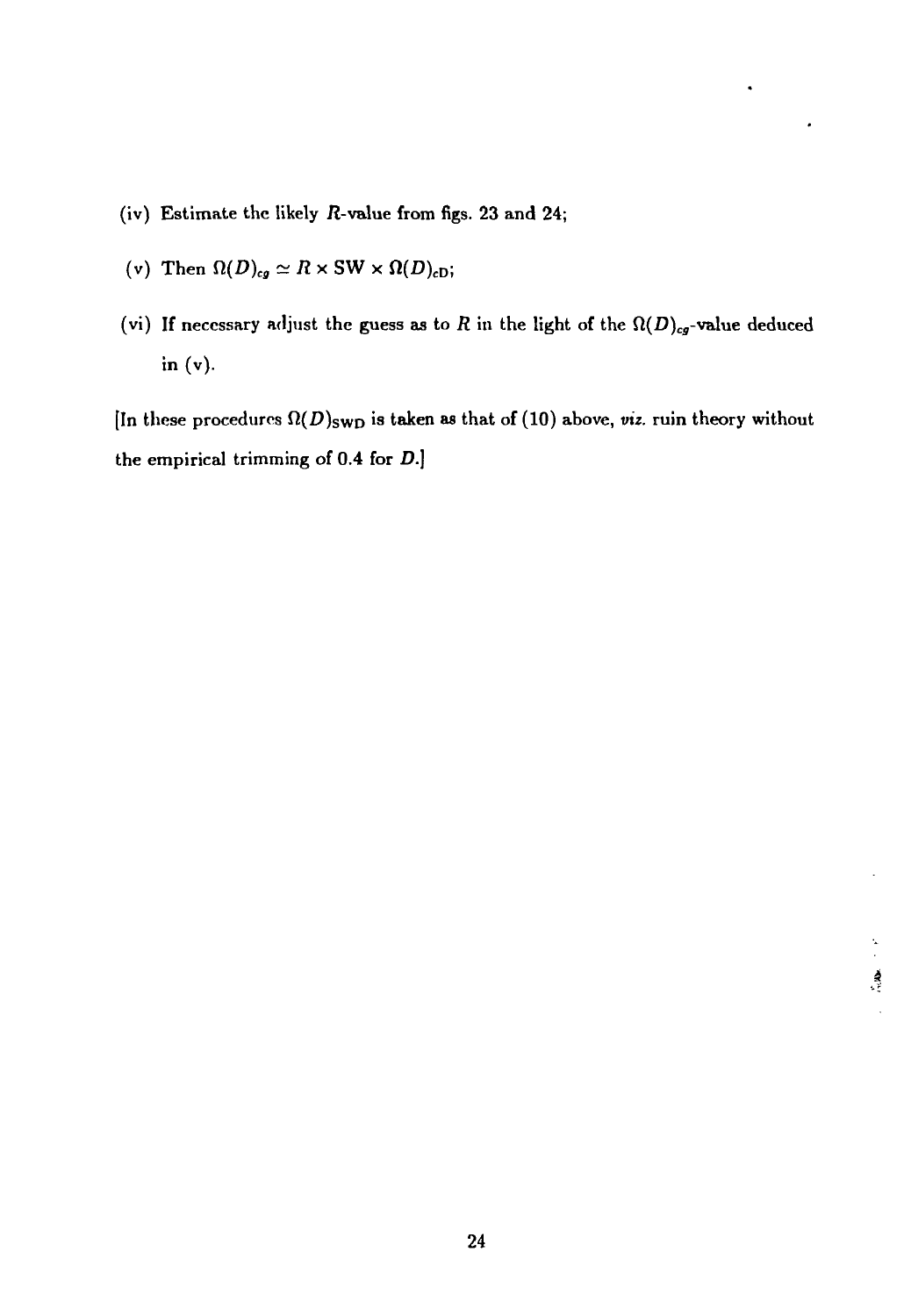## References

 $\cdot$ 

- [1] M. Abramowitz and I.A. Stegun, Handbook of Mathematical Functions (Dover, New York, 1964).
- [2) F. Esscher, Skand. Akt. Tidskr. 15 (1932) 175.
- [3] P. Embrechts et al., Adv. Appl. Prob. 17 (1985) 623.
- [4} W. Feller, Introduction to probability theory and its applications, Vol. II (Wiley, New York, 1971).
- [£] W. Vervaat, Adv. Appl. Prob. 11 (1979) 750.

l,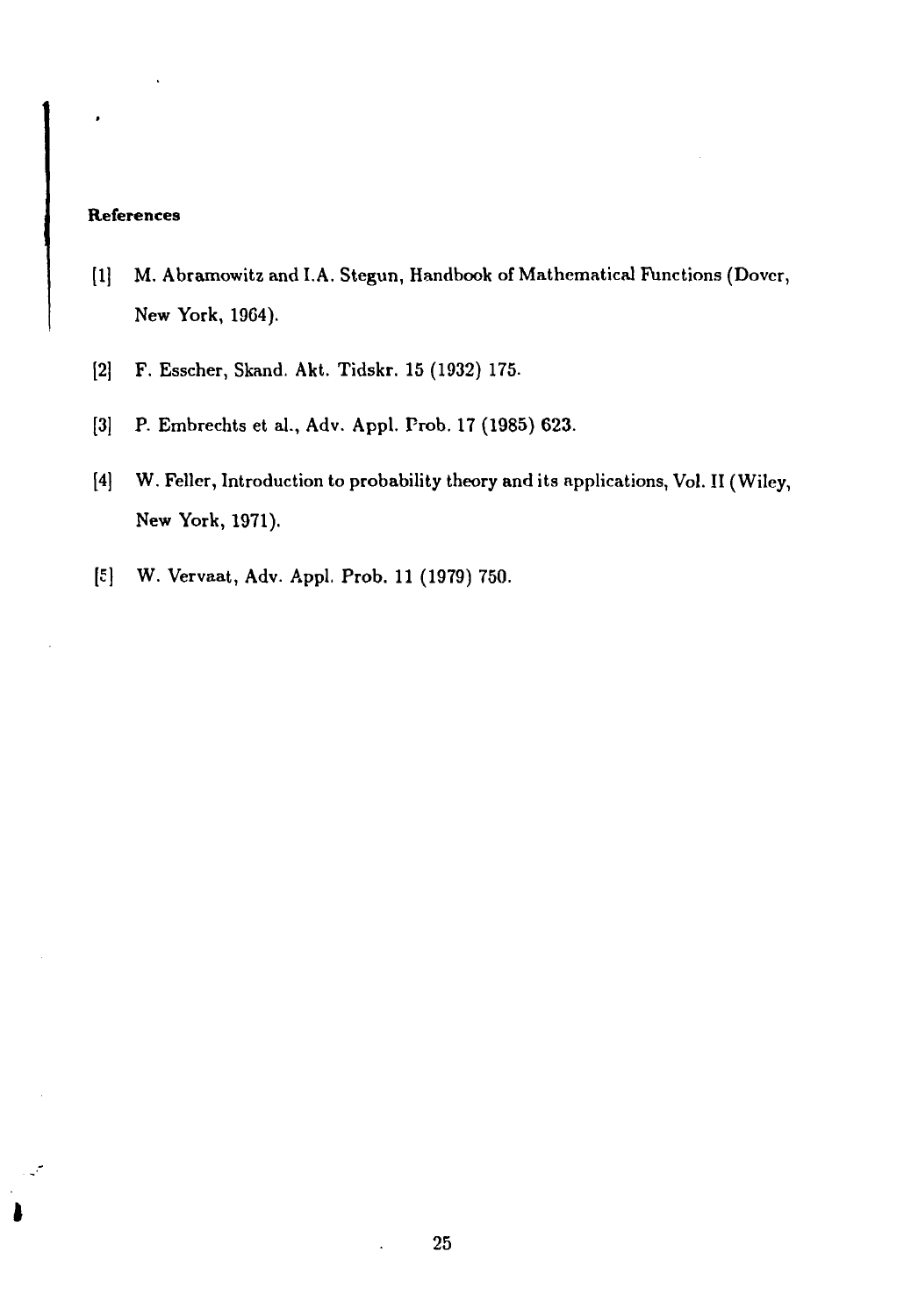## **Figure captions**

- 1. Comparison of pile-up for square-waves (circles), sugarloaves (dash-dot) and sawteeth (full lines) all of  $c_{\text{max}} = 1$ . [For square-waves  $\Omega(D)$  is defined only at integral values of *D.]*
- 2. Comparison of pile-up for sawteeth: (a) all of equal height  $c_{\text{max}} = 1$ ; (b) of an exponential distribution of pulse height  $g(c_{\text{max}}) = e^{-c_{\text{max}}}$ . Case (a): solid lines; case(b): dashed lines.  $X$ -values given on the curves.

ì

- 3. As for fig. 2 but for pulses of pure exponential form  $c(t) = e^{-t}$ .
- 4. Pile-up of square waves with the distribution  $g(c_{\text{max}}) = e^{-c_{\text{max}}}$ , that distribution being cut off at  $c_{\text{max}} = k$ . k-values given on the curves.
- 5. Gamma distributions  $g(c_{\text{max}}) \sim c_{\text{max}}^{\nu-1} e^{-(\nu-1)c_{\text{max}}}$  reduced to the same maximum value of  $g(c_{\text{max}})$ . Curves A, B and C are for  $\nu = 10$ , 18.5 and 100, respectively.
- 6. Pulse pile-up for square-waves having the gamma-distribution forms for  $g(c_{\text{max}})$ as shown in fig. 5. A, B and C have here the same connotation as in fig. 5 while the curve labelled *5* is for a delta-function distribution of pulse heights  $(\nu \to \infty)$ .
- 7. Exact solution to the pile-up of square-waves of equal height unity (circles) compared with the Gaussian approximation (full line).  $X$ -values given on the curves.
- 8. Exact solution to the pile-up of pulses of the pure exponential form  $c(t) = e^{-t}$ of equal height unity (full line) compared with the Gaussian approximation (dashed line). For values of *D* below the vertical line of dots the dashed line includes the correction term given in the text. [The dashed lines are at the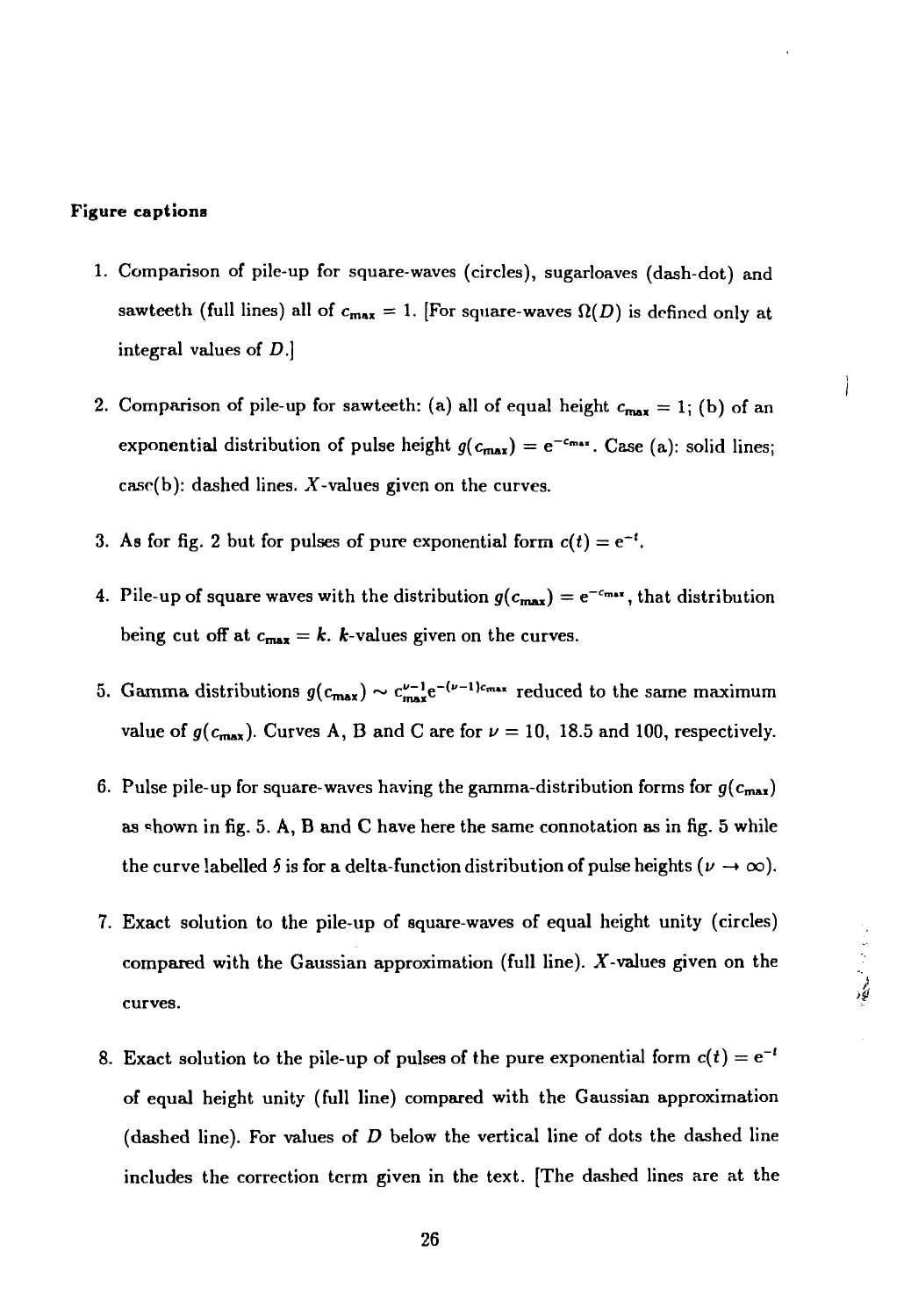integral value of  $D$  below  $(D-X)/\sqrt{X} = X^{1/6}$  for which the correction term becomes valid.]  $X$ -values given on the curves.

- 9. Comparison between the exact  $\Omega(D)$  for square-waves all of the same height (circles) and ruin theory evaluated at  $D-0.4$  (full curves). X-values given on the curves.
- 10. Comparison between the exact  $\Omega(D)$  for square-waves with an exponential height distribution (full curves) and ruin theory (circles). Also shown as the dashed curves is the analytical approximation (13) to the exact  $\Omega(D)$ . The triangles show the exact  $\Omega(D)$  for the corresponding delta-function distribution of pulse heights. *X*-values given on the curves.
- 11. As for fig. 10 for smaller  $X$ -values as given on the curves.
- 12. Comparison between the exact  $\Omega(D)$  for sawteeth all of the same height (full curves) and ruin theory (circles).  $X$ -values given on the curves.
- 13. Comparison between the exact  $\Omega(D)$  for pure exponential pulses all of the same height (full curves) and ruin theory (circles).  $X$ -values given on the curves.
- 14. Comparison between the exact  $\Omega(D)$  for pure exponential pulses with an exponential distribution of pulse height (full curves) and ruin theory (circles).  $X$ -values given on the curves.
- 15.  $\Omega(D)$  following synthesis of sugarloaf pulse form by straight lines. The dashed line is for the full sugarloaf; the full lines result from synthesizing the sugarloaf from the number of straight-line segments given on the curves.
- 16. Double sugarloaf pulse form. The sugarloaf centre is joined smoothly to quadratic

خ: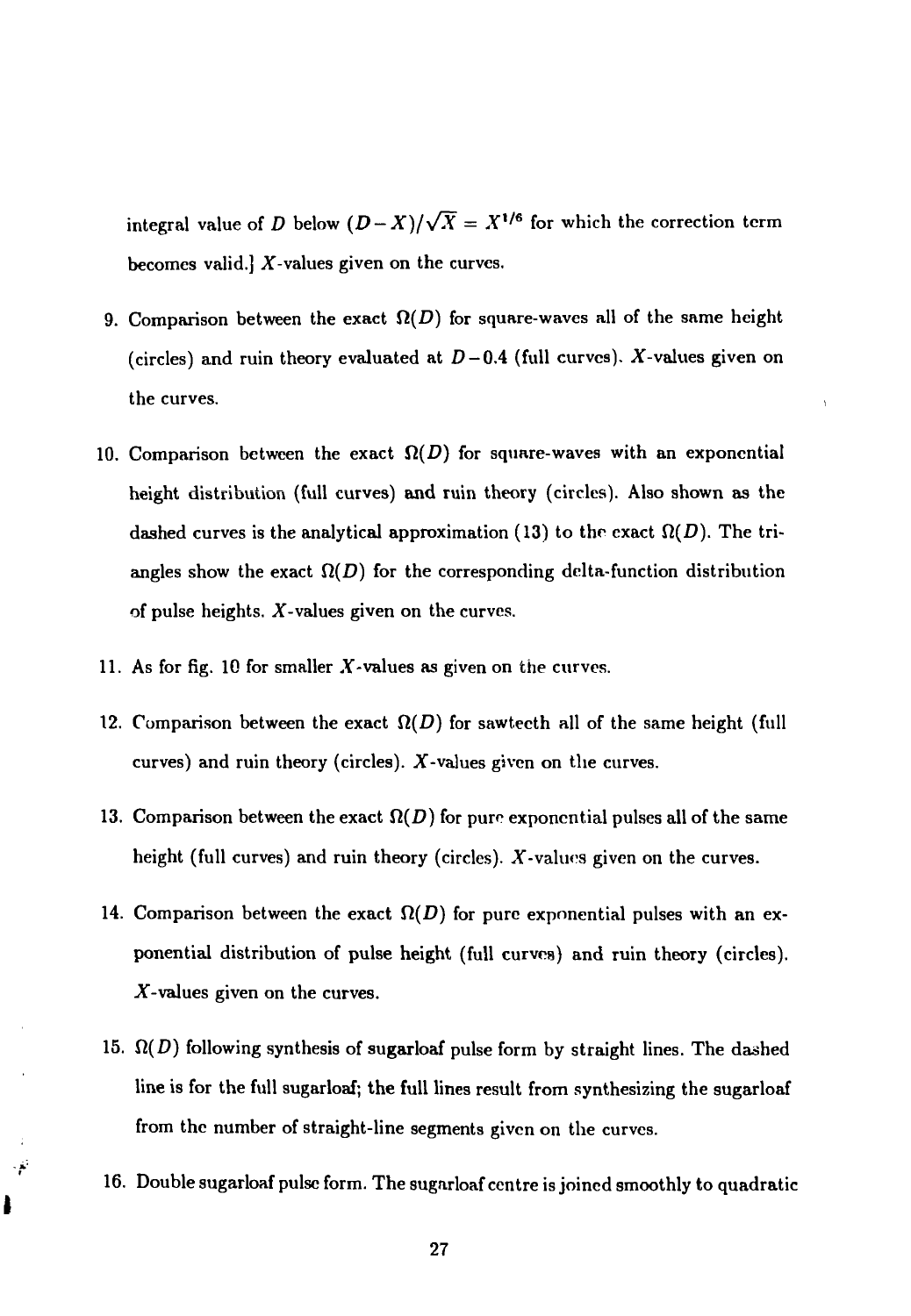portico and tail at the fractions  $f$  of the maximum pulse height given on the curves.

- 17. Pulse pile-up for the double sugarloaf pulse form of fig. 16. The fractions  $f$  of the maximum pulse height at which the smooth junctions are effected are given on the curves.
- 18. Sugarloaf/exponential pulse form. The sugarloaf centre is joined smoothly to exponential portico and tail at a fraction f of the maximum pulse height ( $f =$ 0.2 in the figure) and at the  $t_1$ -values given on the curves. The dashed line is the pure sugarloaf.
- 19. Pulse pile-up for the sugarloaf/exponential pulse form of fig. 18. The smooth junctions are effected at  $f = 0.2$  and at the  $t_1$ -values given on the curves. The dashed curve is for the pure sugarloaf.
- 20. Pulse pile-up for square-waves having the gamma distribution  $g(c_{\text{max}}) \sim c_{\text{max}}^{-0.5}e^{-c_{\text{max}}}$ (fuli line) compared with that for a superposition of three exponentials simulating its form (circles). The dashed line shows the best that can be done using a single exponential adjusted to give exact fit for  $X = 0.5$  at  $D = 11.5$ . X-values given on the curves.
- 21. Pulse pile-up for square-waves having the gamma distribution  $g(c_{\text{max}}) \sim c_{\text{max}}^9 e^{-9c_{\text{max}}}$ (full line) compared with that for a superposition of three Gaussians simulating its form (circles). The dashed line shows the best that can be done using a single Gaussian adjusted to give exact fit for  $X = 0.5$  at  $D = 8$ . X-values given on the curves.

 $\frac{1}{2}$ 

22.  $\Omega(D)$  given by ruin theory for a combination of X pulses per unit time of square-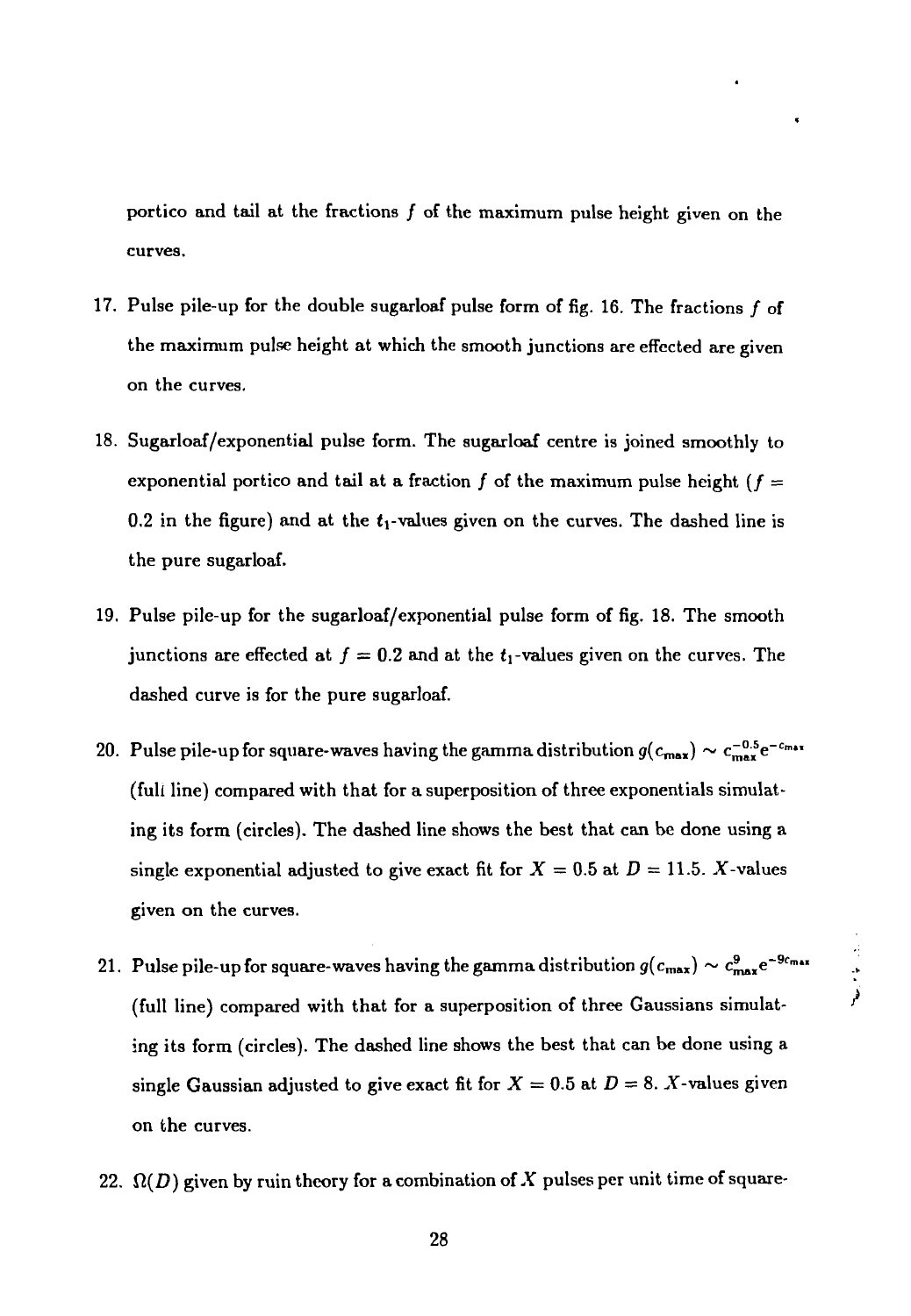waves belonging to the gamma distribution illustrated as curve A of fig. 5 plus *N* times as many pulses of an exponential distribution of mean height 5 times less than the height corresponding to the maximum of the gamma distribution. JV-values are given on the curves. The dashed lines show the pile-up that would result from the small exponentially distributed pulses alone for a rate 10X per unit time. The circles show, for  $N=6$ , the result of numerically convoluting the exact (differential) result for the exponential distribution with ruin theory for the gamma distribution.

- 23. The effect on pile-up of passing from a delta-function distribution of pulse heights to an exponential distribution of pulse heights for sawteeth compared with the similar effect for square-waves. *R* measures the ratio of the effects as described in the text.  $\Omega(D)_{\text{STE}}$  refers to sawteeth with an exponential height distribution.
- 24. As for fig. 23 but comparing pure exponential pulses with square-waves,  $\Omega(D)_{\rm EE}$ now referring to pure exponential pulses with an exponential height distribution.



29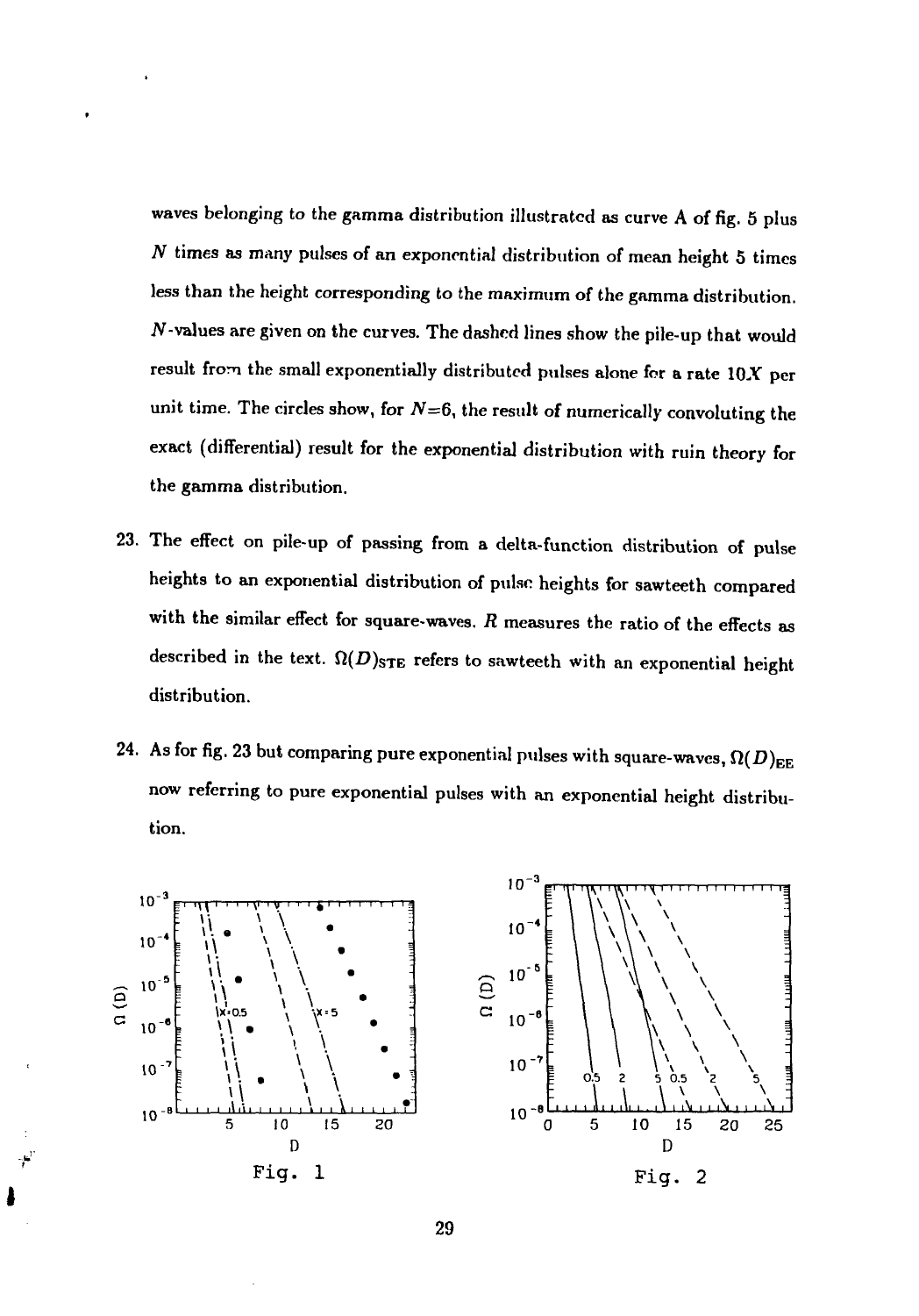









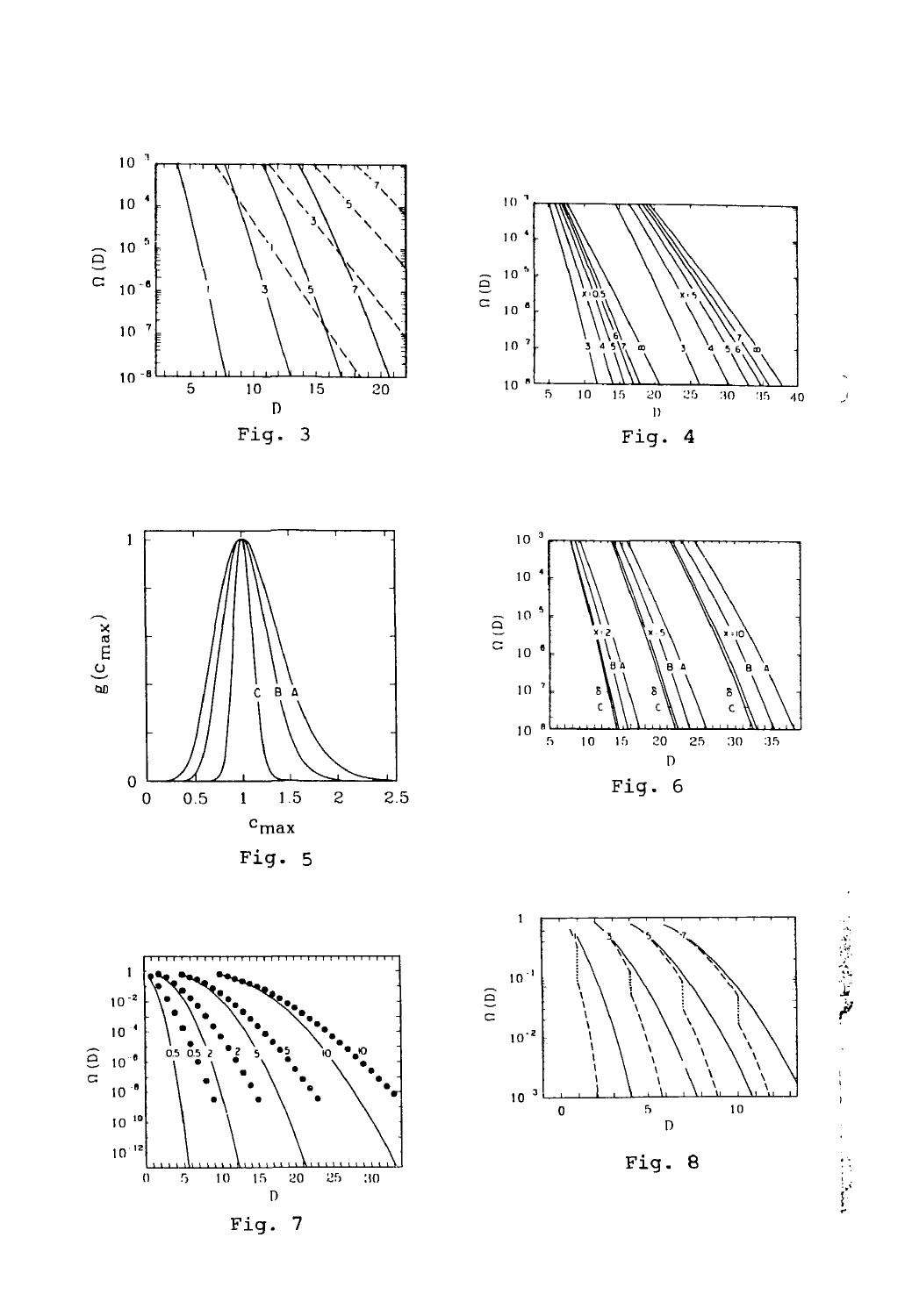

**0 5 10 15 20 25 HO**

 $10^{-7}$ 

Fig. 13 Fig. 14

 $\frac{1}{10}$ 

 $\bar{\mathbf{D}}$ 

 $\overline{15}$ 

 $\overline{5}$ 

 $10$ 

 $\overline{10}$ "ດ<br>ດ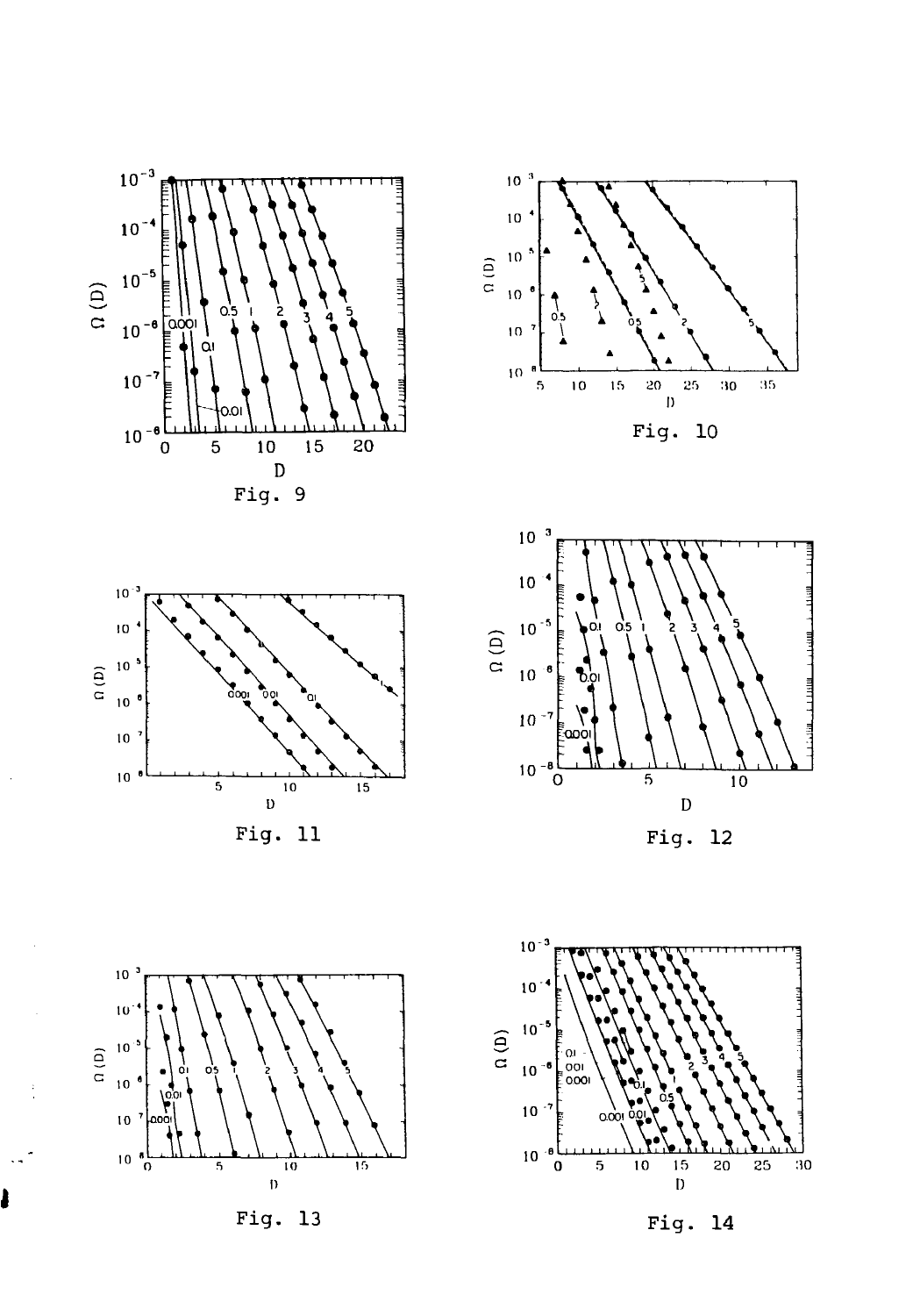

Fig. 15







Fig. 16

 $\hspace{0.05cm}\displaystyle\left.\rule{0cm}{0.15cm}\right]$ 



Fig. 18